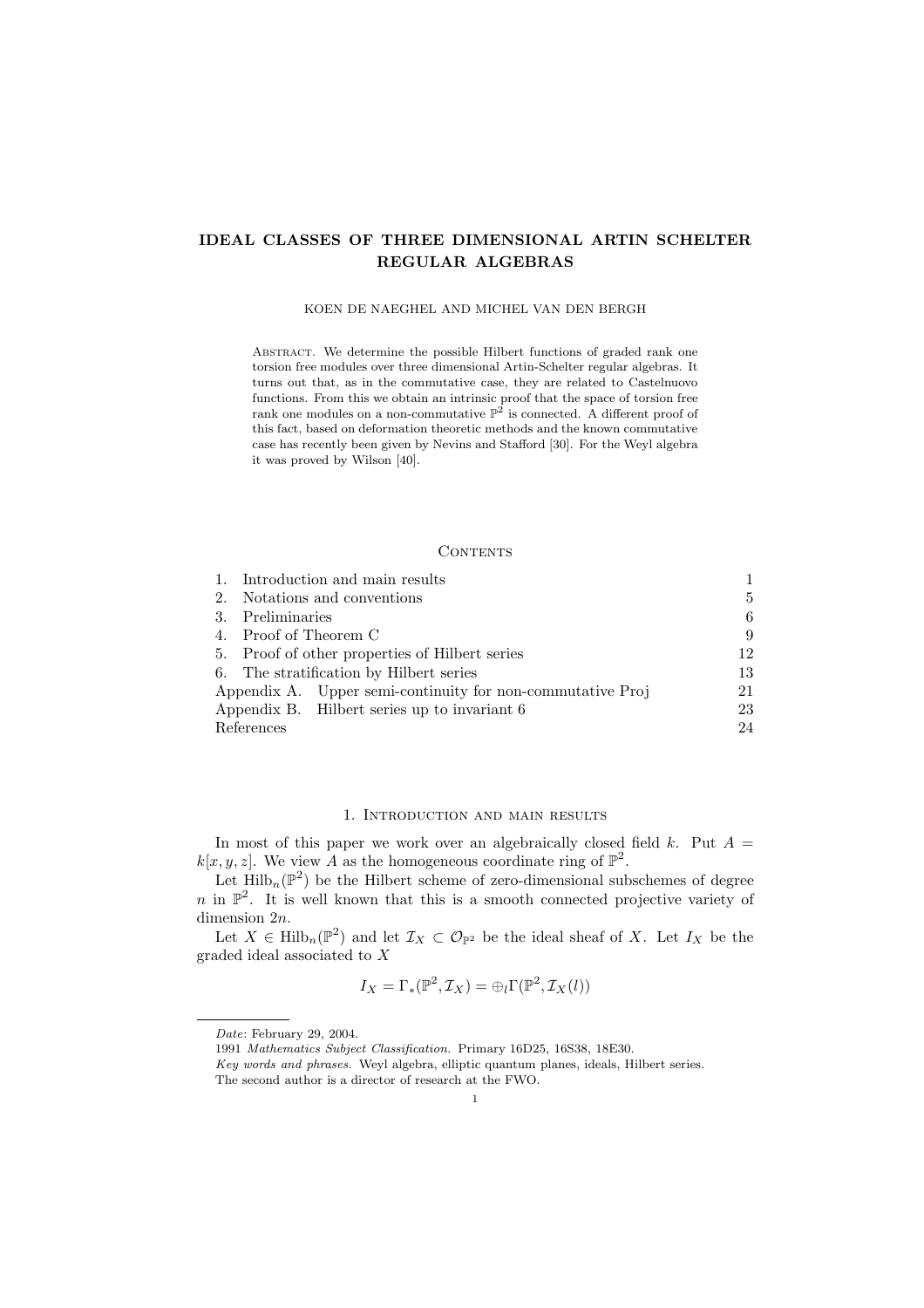The graded ring  $A(X) = A/I_X$  is the homogeneous coordinate ring of X. Let  $h_X$ be its Hilbert function:

$$
h_X : \mathbb{N} \to \mathbb{N} : m \mapsto \dim_k A(X)_m
$$

The function  $h_X$  is of considerable interest in classical algebraic geometry as  $h_X(m)$ gives the number of conditions for a plane curve of degree  $m$  to contain  $X$ . It is easy to see that  $h_X(m) = n$  for  $m \gg 0$ , but for small values of m the situation is more complicated (see Example 1.2 below).

A characterization of all possible Hilbert functions of graded ideals in  $k[x_1, \ldots, x_n]$ was given by Macaulay in [28]. Apparently it was Castelnuovo who first recognized the utility of the difference function (see [16])

$$
s_X(m) = h_X(m) - h_X(m-1)
$$

Since  $h_X$  is constant in high degree one has  $s_X(m) = 0$  for  $m \gg 0$ . It turns out that  $s_X$  is a so-called *Castelnuovo function* [16] which by definition has the form (1.1)  $s(0) = 1, s(1) = 2, \ldots, s(\sigma-1) = \sigma$  and  $s(\sigma-1) \geq s(\sigma) \geq s(\sigma+1) \geq \cdots \geq 0$ .

for some integer  $\sigma \geq 0$ .

It is convenient to visualize a Castelnuovo function using the graph of the staircase function

$$
F_s : \mathbb{R} \to \mathbb{N} : x \mapsto s(\lfloor x \rfloor)
$$

and to divide the area under this graph in unit cases. We will call the result a Castelnuovo diagram. The weight of a Castelnuovo function is the sum of its values, i.e. the number of cases in the diagram.

In the sequel we identify a function  $f : \mathbb{Z} \to \mathbb{C}$  with its generating function  $f(t) = \sum_{n} f(n)t^{n}$ . We refer to  $f(t)$  as a polynomial or a series depending on whether the support of  $f$  is finite or not.

**Example 1.1.**  $s(t) = 1 + 2t + 3t^2 + 4t^3 + 5t^4 + 5t^5 + 3t^6 + 2t^7 + t^8 + t^9 + t^{10}$  is a Castelnuovo polynomial of weight 28. The corresponding diagram is



It is known [16, 20, 24] that a function h is of the form  $h_X$  for  $X \in \text{Hilb}_n(\mathbb{P}^2)$  if and only of  $h(m) = 0$  for  $m < 0$  and  $h(m) - h(m - 1)$  is a Castelnuovo function of weight *n*.

**Example 1.2.** Assume  $n = 3$ . In that case there are two Castelnuovo diagrams



These distinguish whether the points in  $X$  are collinear or not. The corresponding Hilbert functions are

 $1, 2, 3, 3, 3, 3, \ldots$  and  $1, 3, 3, 3, 3, 3, \ldots$ 

where, as expected, a difference occurs in degree one.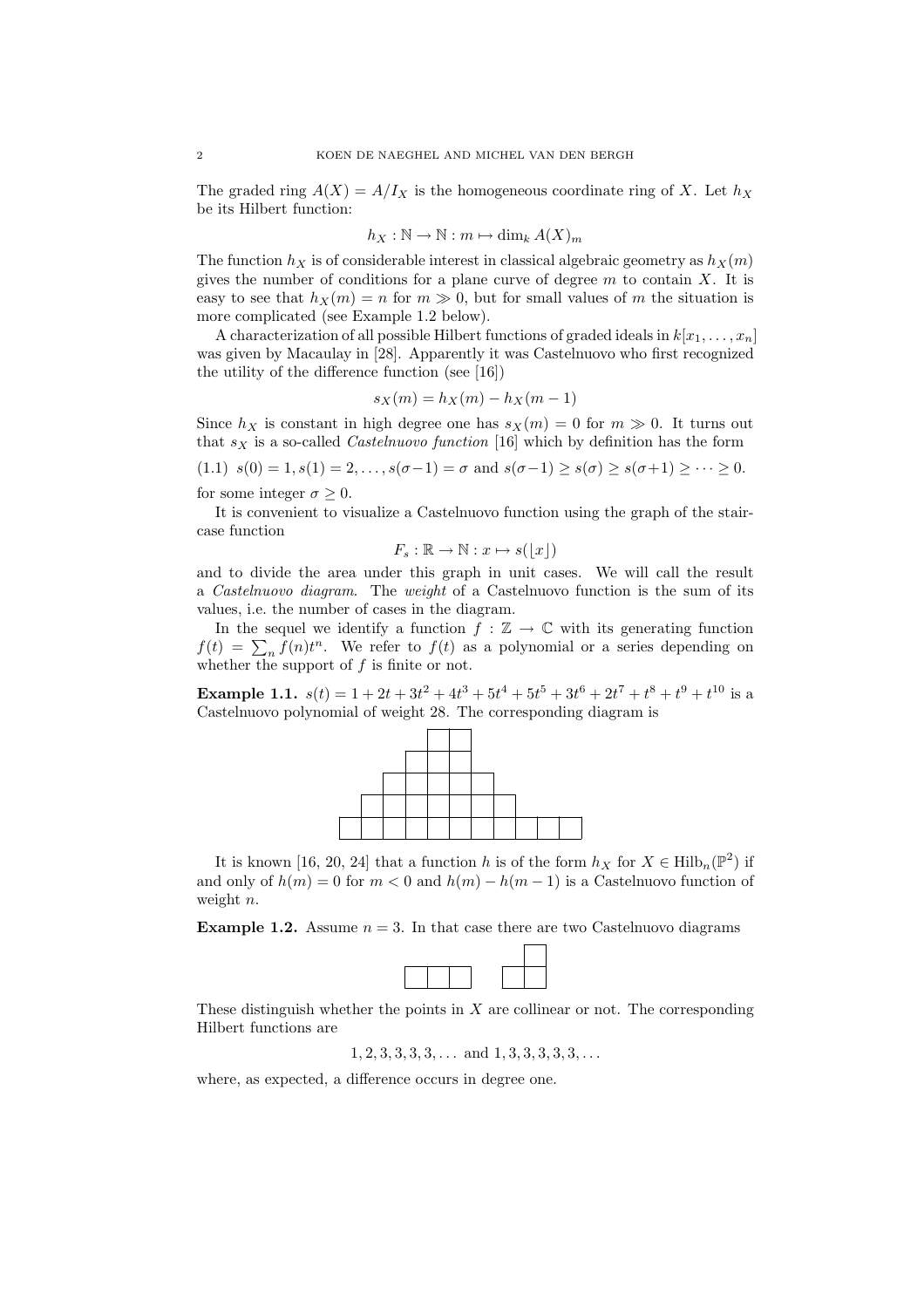Our aim in this paper is to generalize the above results to the non-commutative deformations of  $\mathbb{P}^2$  which were introduced in [4, 5, 6, 11, 31, 32]. Let A be a three dimensional Koszul Artin-Schelter regular algebra (see §3.2). For the purposes of this introduction it suffices to say that  $A$  is a non-commutative graded ring which is very similar to a commutative polynomial ring in three variables. In particular it has the same Hilbert function and the same homological properties. Let  $\mathbb{P}^2_q$  be the corresponding non-commutative  $\mathbb{P}^2$  (see §3.1,§3.2 below).

The Hilbert scheme  $\mathrm{Hilb}_{n}(\mathbb{P}_{q}^{2})$  was constructed in [30] (see also [17] for a somewhat less general result). The definition of  $\mathrm{Hilb}_{n}(\mathbb{P}_{q}^{2})$  is not entirely straightforward since in general  $\mathbb{P}^2_q$  will have very few zero-dimensional non-commutative subschemes (see [34]), so a different approach is needed. It turns out that the correct generalization is to define  $\mathrm{Hilb}_{n}(\mathbb{P}_{q}^{2})$  as the scheme parametrizing the torsion free graded A-modules I of projective dimension one such that

 $h_A(m) - h_I(m) = \dim_k A_m - \dim_k I_m = n$  for  $m \gg 0$ 

(in particular I has rank one as A-module, see  $\S 3.3$ ). It is easy to see that if A is commutative then this condition singles out precisely the graded A-modules which occur as  $I_X$  for  $X \in \text{Hilb}_n(\mathbb{P}^2)$ .

The following theorem is the main result of this paper.

Theorem A. There is a bijective correspondence between Castelnuovo polynomials  $s(t)$  of weight n and Hilbert series  $h_I(t)$  of objects in  $\text{Hilb}_n(\mathbb{P}^2_q)$ , given by

(1.2) 
$$
h_I(t) = \frac{1}{(1-t)^3} - \frac{s(t)}{1-t}
$$

Remark 1.3. By shifting the rows in a Castelnuovo diagram in such a way that they are left aligned one sees that the number of diagrams of a given weight is equal to the number of partitions of  $n$  with distinct parts. It is well-known that this is also equal to the number of partitions of  $n$  with odd parts [2].

Remark 1.4. For the benefit of the reader we have included in Appendix B the list of Castelnuovo diagrams of weight up to six, as well as some associated data.

From Theorem A one easily deduces that there is a unique maximal Hilbert series  $h_{\max}(t)$  and a unique minimal Hilbert series  $h_{\min}(t)$  for objects in  $\text{Hilb}_n(\mathbb{P}_q^2)$ . These correspond to the Castelnuovo diagrams



We will also prove:

**Theorem B.** Hilb<sub>n</sub> $(\mathbb{P}_q^2)$  is connected.

This result was recently proved for almost all A by Nevins and Stafford [30], using deformation theoretic methods and the known commutative case. In the case where A is the homogenization of the first Weyl algebra this result was also proved by Wilson in [40].

We now outline our proof of Theorem B. For a Hilbert series  $h(t)$  as in (1.2) define

$$
\mathrm{Hilb}_{h}(\mathbb{P}_{q}^{2}) = \{ I \in \mathrm{Hilb}_{n}(\mathbb{P}_{q}^{2}) \mid h_{I}(t) = h(t) \}
$$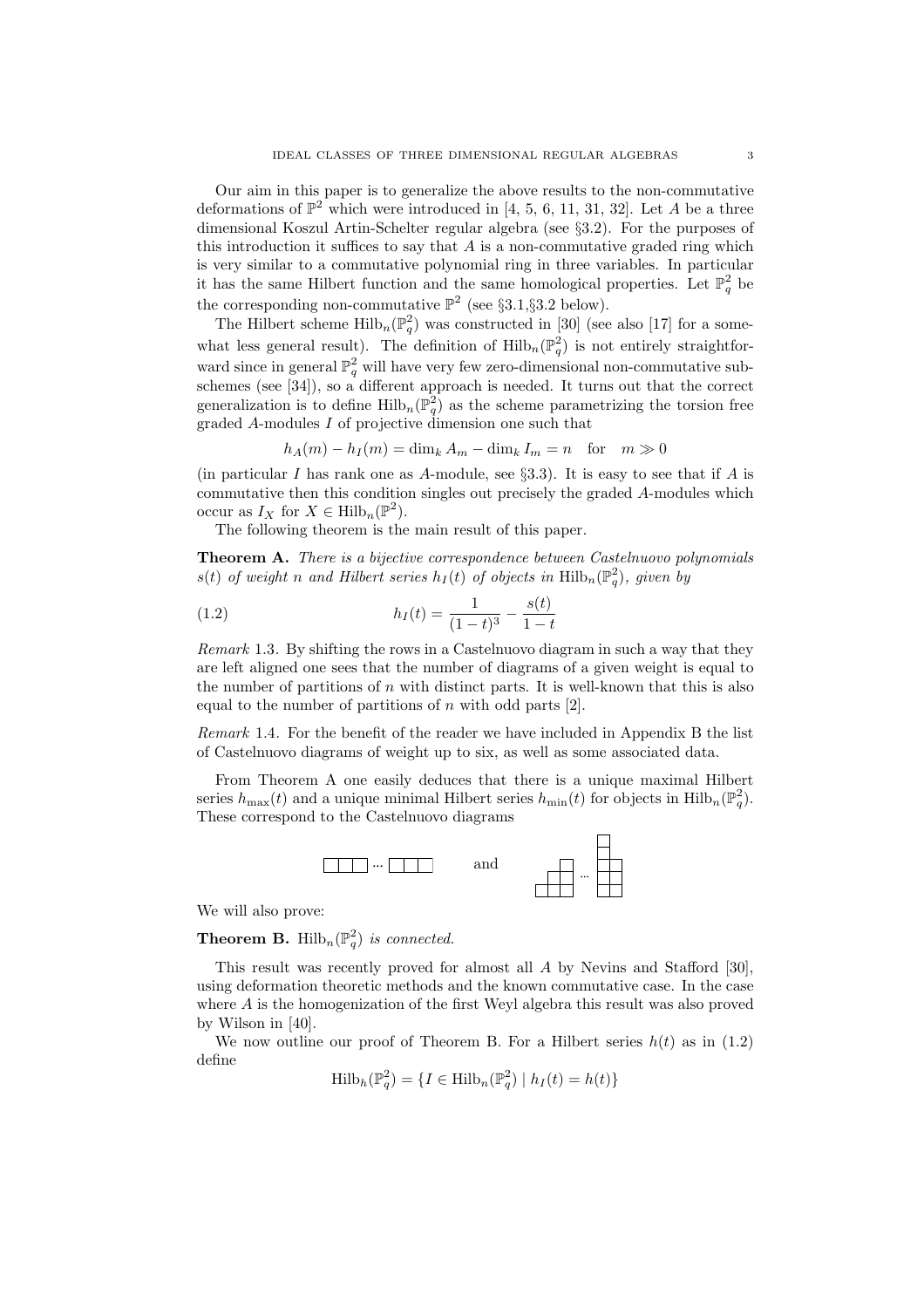Clearly

(1.3) 
$$
\operatorname{Hilb}_n(\mathbb{P}_q^2) = \bigcup_h \operatorname{Hilb}_n(\mathbb{P}_q^2)
$$

We show below (Theorem 6.1) that (1.3) yields a stratification of  $\mathrm{Hilb}_{n}(\mathbb{P}^{2})$  into non-empty smooth connected locally closed subvarieties. In the commutative case this was shown by Gotzmann [22]. Our proof however is entirely different and seems easier.

Furthermore there is a formula for dim  $\text{Hilb}_h(\mathbb{P}_q^2)$  in terms of h (see Corollary 6.2.3 below). From that formula it follows that there is a unique stratum of maximal dimension in (1.3), (which corresponds to  $h = h_{\min}$ ). In other words  $\text{Hilb}_n(\mathbb{P}_q^2)$  contains a dense open connected subvariety. This clearly implies that it is connected.

To finish this introduction let us indicate how we prove Theorem A. Let M be a torsion free graded A-module of projective dimension one (so we do not require  $M$  to have rank one). Thus  $M$  has a minimal resolution of the form

(1.4) 
$$
0 \to \bigoplus_i A(-i)^{b_i} \to \bigoplus_i A(-i)^{a_i} \to M \to 0
$$

where  $(a_i)$ ,  $(b_i)$  are finite supported sequences of non-negative integers. These numbers are called the Betti numbers of M. They are related to the Hilbert series of  $M<sub>by</sub>$ 

(1.5) 
$$
h_M(t) = \frac{\sum_i (a_i - b_i)t^i}{(1 - t)^3}
$$

So the Betti numbers determine the Hilbert series of M but the converse is not true as some  $a_i$  and  $b_i$  may be both non-zero at the same time (see e.g. Example 1.7 below).

Theorem A is an easy corollary of the following more refined result.

**Theorem C.** Let  $q(t) \in \mathbb{Z}[t^{-1}, t]$  be a Laurent polynomial such that  $q_{\sigma}t^{\sigma}$  is the lowest non-zero term of q. Then a finitely supported sequence  $(a_i)$  of integers occurs among the Betti numbers  $(a_i)$ ,  $(b_i)$  of a torsion free graded A-module of projective dimension one with Hilbert series  $q(t)/(1-t)^3$  if and only if

- (1)  $a_l = 0$  for  $l < \sigma$ .
- (2)  $a_{\sigma} = q_{\sigma} > 0.$
- (3) max $(q_l, 0) \leq a_l < \sum_{i \leq l} q_i$  for  $l > \sigma$ .

This theorem is a natural complement to (1.5) as it bounds the Betti numbers in terms of the Hilbert series.

In Proposition 4.4.1 below we show that under suitable hypotheses the graded A-module whose existence is asserted in Theorem C can actually be chosen to be reflexive. This means it corresponds to a vector bundle on  $\mathbb{P}^2_q$  (see §3.5).

Corollary 1.5. A Laurent series  $h(t) = q(t)/(1-t)^3 \in \mathbb{Z}((t))$  occurs as the Hilbert series of a graded torsion free A-module of projective dimension one if and only if for some  $\sigma \in \mathbb{Z}$ 

(1.6) 
$$
\sum_{i \leq l} q_i \quad \begin{cases} > 0 & \text{for } l \geq \sigma \\ 0 & \text{for } l < \sigma \end{cases}
$$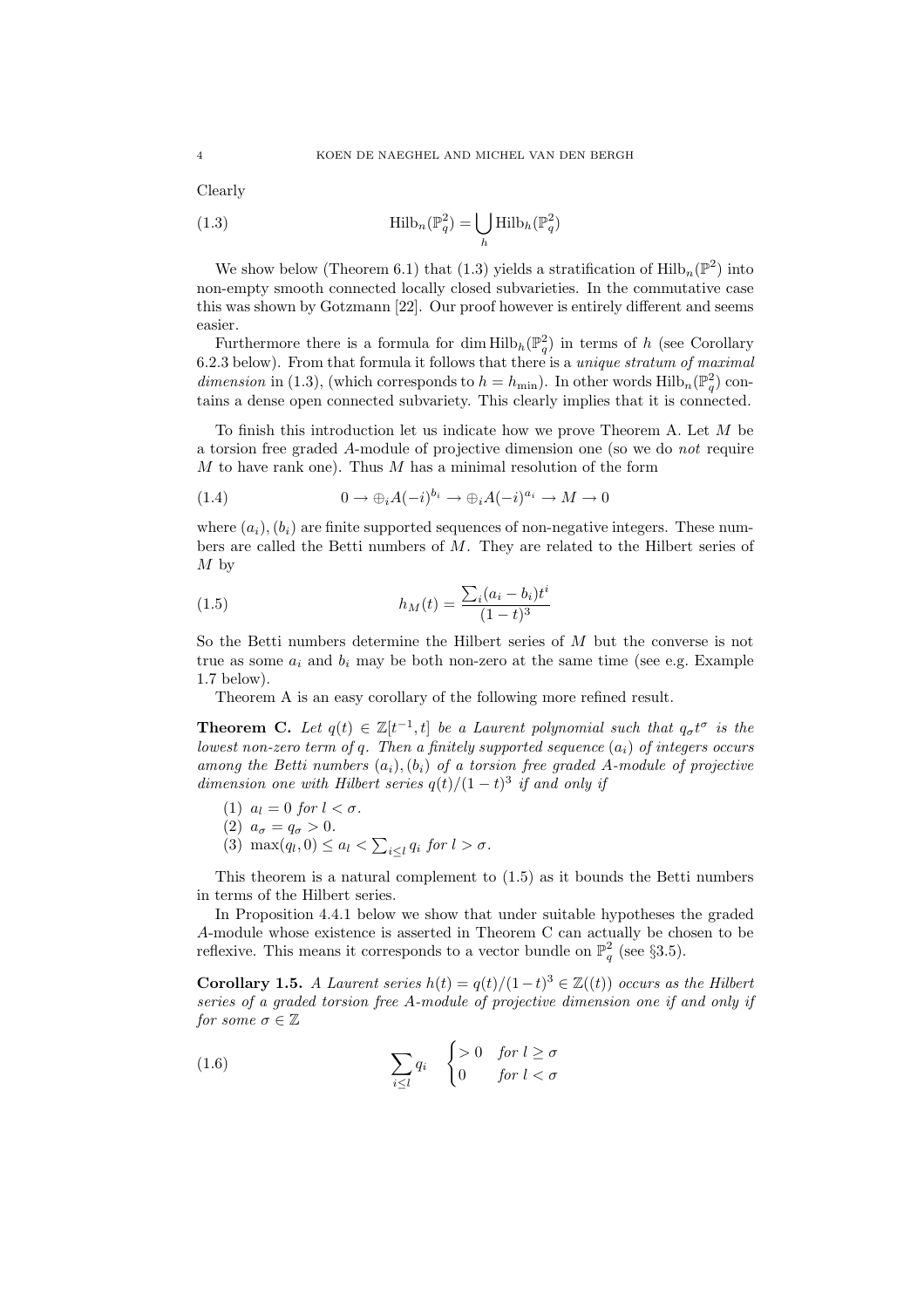I.e. if and only if

(1.7) 
$$
q(t)/(1-t) = (1-t)^2 h(t) = \sum_{l \ge \sigma} p_l t^l
$$

with  $p_l > 0$  for all  $l > \sigma$ .

In the rank one case Theorem C has the following corollary

Corollary 1.6. Let  $h(t) = 1/(1-t)^3 - s(t)/(1-t)$  where  $s(t)$  is a Castelnuovo polynomial and let  $\sigma = \max_i s_i$  (this is the same  $\sigma$  as in (1.1)). Then the number of minimal resolutions for an object in  $\mathrm{Hilb}_h(\mathbb{P}^2_q)$  is equal to

$$
\prod_{l > \sigma} [1 + \min(s_{l-1} - s_l, s_{l-2} - s_{l-1})]
$$

This number is bigger than one if and only if there are two consecutive downward jumps in the coefficients of  $s(t)$ .

**Example 1.7.** Assume  $I \in \mathrm{Hilb}_{n}(\mathbb{P}_{q}^{2})$  has Castelnuovo diagram



By Corollary 1.6 we expect two different minimal resolutions for I. It follows from Theorem C that these are given by

$$
(1.8) \qquad \qquad 0 \to A(-4) \to A(-2)^2 \to I \to 0
$$

$$
(1.9) \qquad \qquad 0 \to A(-3) \oplus A(-4) \to A(-2)^2 \oplus A(-3) \to I \to 0
$$

In the commutative case  $(1.8)$  corresponds to 4 point in general position and  $(1.9)$ corresponds to a configuration of 4 points among which exactly 3 are collinear.

Remark 1.8. Let  $M$  be a torsion free graded  $A$ -module of projective dimension one and let its Hilbert series be equal to  $q(t)/(1-t)^3$ . Then Theorem C yields the constraint  $0 \le a_l < q(1)$  for  $l \ge 0$  and it is easy to see that  $q(1)$  is equal to the rank of  $M$ . Hence if  $M$  has rank one then there are only a finite number of possibilities for its Betti numbers but this is never the case for higher rank.

It follows that in the case of rank  $> 1$  the torsion free modules M of projective dimension one with fixed Hilbert series are not parametrized by a finite number of algebraic varieties. This is to be expected as we have not imposed any stability conditions on M.

## 2. Notations and conventions

In this paper  $k$  is a field which is algebraically closed except in  $\S3$  where it is arbitrary.

Except for  $\S6.1$  which is about moduli spaces and appendix A, a point of a reduced scheme of finite type over  $k$  is a closed point and we confuse such schemes with their set of *k*-points.

Some results in this paper are for rank one modules and others are for arbitrary rank. To make the distinction clear we usually denote rank one modules by the letter I and arbitrary rank modules by the letter M.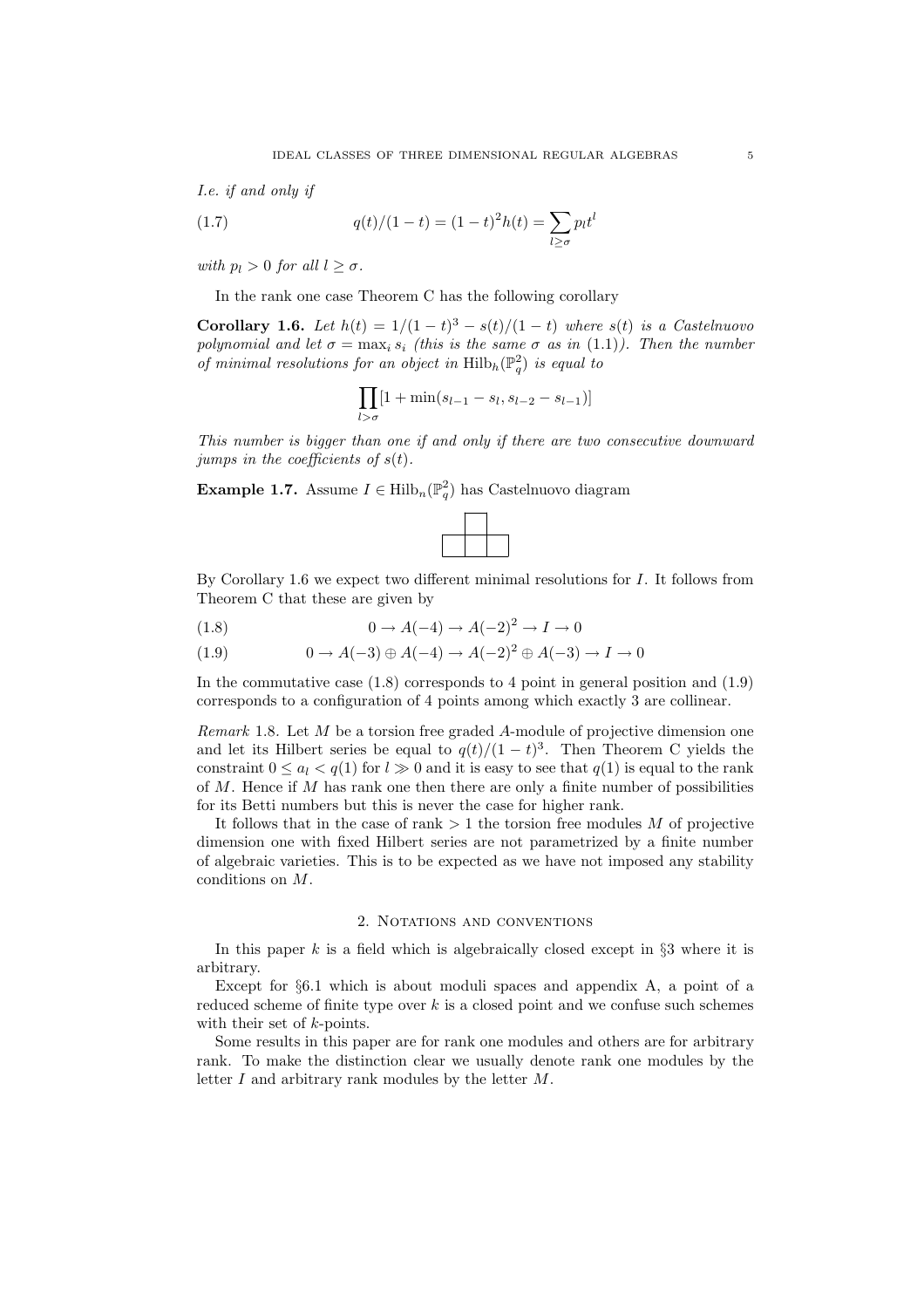#### 3. Preliminaries

In this section  $k$  will be a field, not necessarily algebraically closed.

3.1. Non-commutative projective geometry. We recall some basic notions of non-commutative projective geometry. For more details we refer to [8, 29, 34, 36, 35, 39].

Let  $A$  be a positively graded noetherian  $k$ -algebra. With an  $A$ -module we will mean a graded right A-module, and we use this convention for the rest of this paper. We write  $\text{GrMod}(A)$  (resp. grmod $(A)$ ) for the category of (resp. finitely generated) graded A-modules. For convenience the notations  $\text{Hom}_A(-, -)$  and  $\text{Ext}_A(-, -)$ will refer to  $\text{Hom}_{\text{GrMod}(A)}(-,-)$  and  $\text{Ext}_{\text{GrMod}(A)}(-,-)$ . The graded Hom and Ext groups will be written as Hom and Ext.

As usual we define the non-commutative projective scheme  $X = \text{Proj} A$  of A as the triple  $(Tails(A), \mathcal{O}, s)$  where Tails A is the quotient category of GrMod A modulo the direct limits of finite dimensional objects,  $\mathcal O$  is the image of A in Tails(A) and s is the automorphism  $\mathcal{M} \mapsto \mathcal{M}(1)$  (induced by the corresponding functor on  $\mathrm{GrMod}(A)$ . We write  $\mathrm{Qch}(X) = \mathrm{Tails}(A)$  and we let  $\mathrm{coh}(X)$  be the noetherian objects in  $Qch(X)$ . Sometimes we refer to the objects of  $coh(X)$  as coherent "sheaves" on X. Below it will be convenient to denote objects in  $Qch(X)$ by script letters, like M.

We write  $\pi : \text{GrMod}(A) \to \text{Tails}(A)$  for the quotient functor. The right adjoint ω of π is given by  $ω\mathcal{M} = \bigoplus_n \Gamma(X, \mathcal{M}(n))$  where as usual  $\Gamma(X, -) = \text{Hom}(\mathcal{O}, -)$ .

3.2. Three dimensional Artin-Schelter regular algebras. Artin-Schelter regular algebras are non-commutative algebras which satisfy many of the properties of polynomial rings, therefore their associated projective schemes are called noncommutative projective spaces.

Definition 3.2.1. [8] A connected graded k-algebra A is an Artin-Schelter regular algebra of dimension d if it has the following properties:

- (i) A has finite global dimension  $d$ ;
- (ii) A has polynomial growth, that is, there exists positive real numbers  $c, \delta$ such that  $\dim_k A_n \leq cn^{\delta}$  for all positive integers *n*;
- (iii) A is Gorenstein, meaning there is an integer  $l$  such that

$$
\underline{\operatorname{Ext}}_{A}^{i}(k_{A}, A) \cong \begin{cases} A^{k}(l) & \text{if } i = d, \\ 0 & \text{otherwise.} \end{cases}
$$

where *l* is called the *Gorenstein parameter* of *A*.

If  $A$  is commutative then the condition (i) already implies that  $A$  is isomorphic to a polynomial ring  $k[x_1, \ldots x_n]$  with some positive grading.

There exists a complete classification for Artin-Schelter regular algebras of dimension three  $([4]$  and later  $[5, 6, 37, 38]$ . It is known that three dimensional Artin-Schelter regular algebras have all expected nice homological properties. For example they are both left and right noetherian domains.

In this paper we restrict ourselves to three dimensional Artin-Schelter regular algebras which are in addition Koszul. These have three generators and three defining relations in degree two. The minimal resolution of  $k$  has the form

$$
0 \to A(-3) \to A(-2)^3 \to A(-1)^3 \to A \to k_A \to 0
$$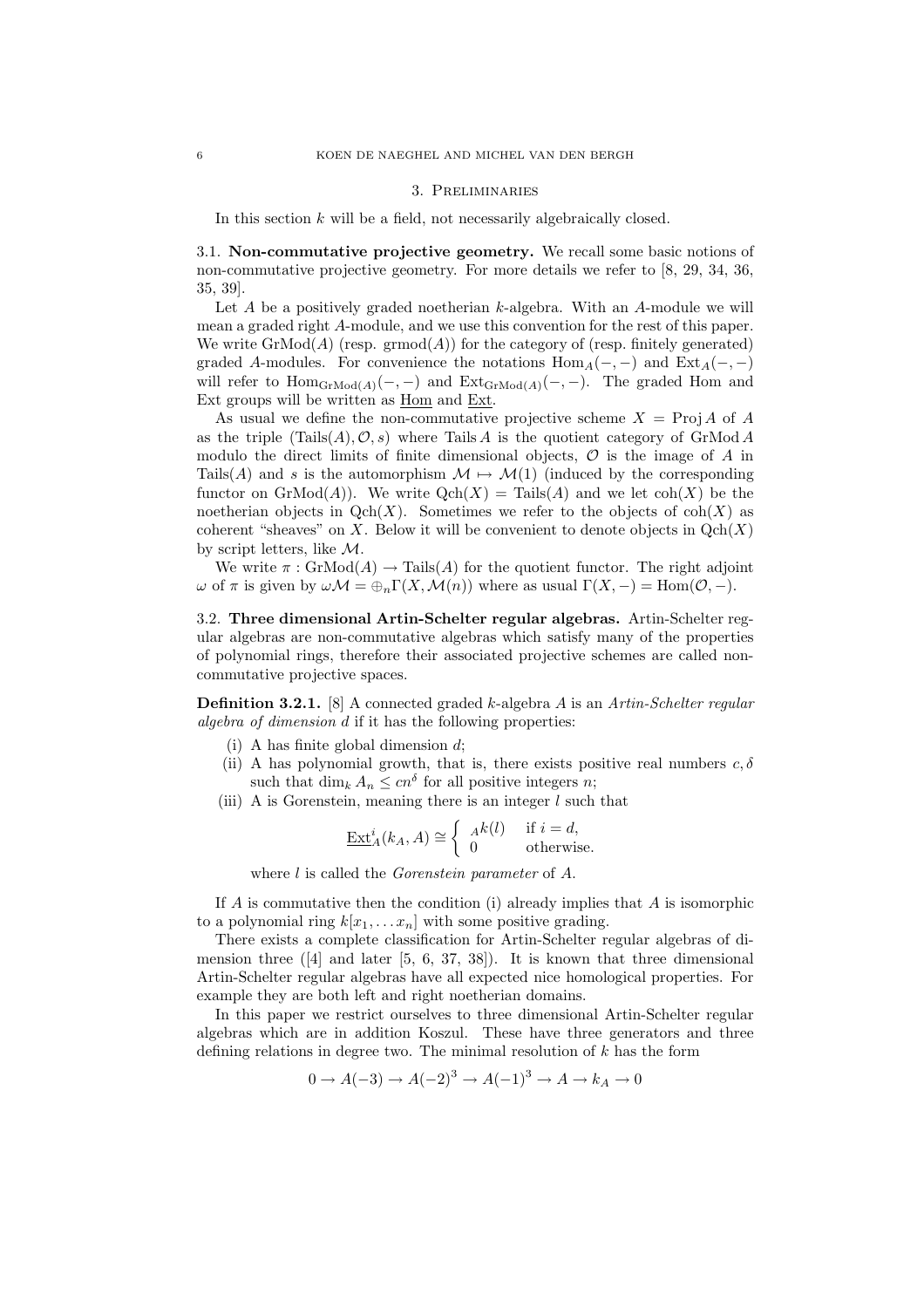hence the Hilbert series of A is the same as that of the commutative polynomial algebra  $k[x, y, z]$  with standard grading. Such algebras are also referred to as quantum polynomial rings in three variables. The corresponding Proj A will be called a quantum projective plane and will be denoted by  $\mathbb{P}^2_q$ .

To a quantum polynomial ring in three variables  $A$  we may associate (see [5]) a triple  $(E, \sigma, \mathcal{O}_E(1))$  where E is either  $\mathbb{P}^2$  or a divisor of degree 3 in  $\mathbb{P}^2$  (in which case we call A linear resp. elliptic),  $\mathcal{O}_E(1) = j^* \mathcal{O}_{\mathbb{P}^2}(1)$  where  $j : E \to \mathbb{P}^2$  is the inclusion and  $\sigma \in \text{Aut } E$ . If A is elliptic there exists, up to a scalar in k, a canonical normal element  $g \in A_3$  and the factor ring  $A/gA$  is isomorphic to the *twisted homogeneous* coordinate ring  $B = B(E, \mathcal{O}_E(1), \sigma)$  (see [6, 7, 8]).

The fact that A may be linear or elliptic presents a notational problem in  $\S 4.3<sup>1</sup>$ and the fact that  $E$  may be non-reduced also presents some challenges. We side step these problems by defining  $C = E_{\text{red}}$  if A is elliptic and letting C be a  $\sigma$ invariant line in  $\mathbb{P}^2$  if A is linear. The geometric data  $(E, \sigma, \mathcal{O}_E(1))$  then restricts to geometric data  $(C, \sigma, \mathcal{O}_C(1))$ . Denote the auto-equivalence  $\sigma_*(- \otimes_C \mathcal{O}_C(1))$  on  $\operatorname{Qch}(C)$  by  $-\otimes \mathcal{O}_C(1)_{\sigma}$ . For  $\mathcal{M} \in \operatorname{Qcoh}(C)$  put  $\Gamma_*(\mathcal{M}) = \bigoplus_l \Gamma(C, \mathcal{M} \otimes (\mathcal{O}_C(1)_{\sigma})^{\otimes l})$ and  $D = B(C, \mathcal{O}_C(1), \sigma) \stackrel{\text{def}}{=} \Gamma_*(\mathcal{O}_C)$ . It is easy to see that D has a natural ring structure and  $\Gamma_*(\mathcal{M})$  is a right D-module. Furthermore it is shown in [6, Prop. 5.13] that there is a surjective map  $A \to D = B(C, \sigma, \mathcal{M})$  whose kernel is generated by a normalizing element  $h$ .

By analogy with the commutative case we may say that  $\mathbb{P}^2_q$  = Proj A contains Proj D as a "closed" subscheme. Indeed it follows from [7, 8] that the functor  $\Gamma_*: \text{Qch}(C) \to \text{GrMod}(D)$  defines an equivalence  $\text{Qch}(C) \cong \text{Tails}(D)$ .

The inverse of this equivalence and its composition with  $\pi$ : GrMod(D)  $\rightarrow$ Tails(D) are both denoted by  $(-)$ .

We define a map of non-commutative schemes [34]  $u: C \to \mathbb{P}^2_q$  by

$$
u^*\pi M = (M \otimes_A D)^*
$$

$$
u_*\mathcal{M} = \pi(\Gamma_*(\mathcal{M})_A)
$$

We will call  $u^*(\pi M)$  the *restriction* of  $\pi M$  to C. Clearly  $u_*$  is an exact functor while  $u^*$  is right exact.

It will be convenient below to let the shift functors  $-(m)$  on  $\text{coh}(C)$  be the ones obtained from the equivalence  $\text{coh}(C) \cong \text{tails}(D)$  and not the ones coming from the embedding  $C \subset \mathbb{P}^2$ . I.e.  $\mathcal{M}(n) = \mathcal{M} \otimes (\mathcal{O}_C(1)_{\sigma})^{\otimes n}$ .

3.3. Hilbert series. The Hilbert series of  $M \in \text{grmod}(A)$  is the Laurent power series

$$
h_M(t) = \sum_{i=-\infty}^{+\infty} (\dim_k M_i) t^i \in \mathbb{Z}((t)).
$$

This definition makes sense since A is right noetherian. If  $\mathcal{M} \in \text{coh}(\mathbb{P}_q^2)$  then  $h_{\mathcal{M}}(t) = h_{\omega \mathcal{M}}(t)$  (if  $\omega \mathcal{M}$  is finitely generated).

Using a minimal resolution of  $M$  we obtain the formula

$$
(3.1)\qquad \qquad h_M(t) = \frac{q_M(t)}{h_A(t)}
$$

<sup>&</sup>lt;sup>1</sup>Note that if A is linear then  $\mathbb{P}^2_q \cong \mathbb{P}^2$  and we could have referred to the known commutative case.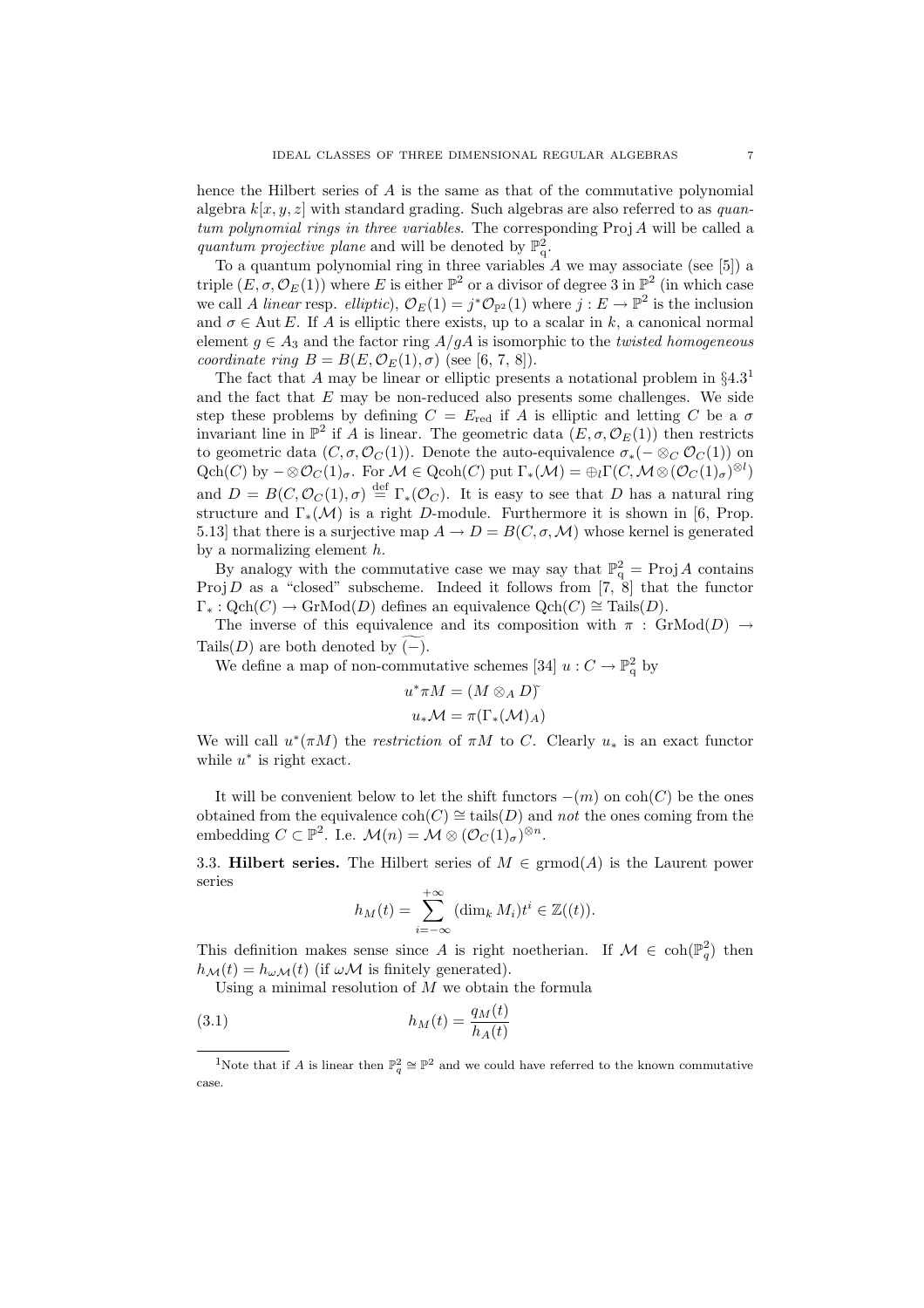where  $q_M(t)$  is an integral Laurent polynomial.

We may write

(3.2) 
$$
h_M(t) = \frac{r}{(1-t)^3} + \frac{a}{(1-t)^2} + \frac{b}{1-t} + f(t)
$$

where  $r, a, b \in \mathbb{Z}$  and  $f(t) \in \mathbb{Z}[t^{-1}, t]$ . The first coefficient r is a non-negative number which is called the rank of M.

If  $\mathcal{M} = \pi M$  then the numbers r, a, b are determined by  $\mathcal{M}$ . We define the rank of  $\mathcal M$  as the rank of  $M$ .

Assume  $I \in \mathrm{grmod}(A)$  has rank one. We say that I is normalized if the coefficient a in (3.2) is zero. In that case we call  $n = -b$  the *invariant* of I. We use the same terminology for objects in  $\coh(\mathbb{P}^2_q)$ . It is easy to see that if I has rank one then there is always an unique integer  $l$  such that  $I(l)$  is normalized.

**Lemma 3.3.1.** Assume that I is an object in  $\mathrm{grmod}(A)$ . Then the following are equivalent.

- (1) I has rank one and is normalized with invariant n.
- (2) The Hilbert series of I has the form

(3.3) 
$$
\frac{1}{(1-t)^3} - \frac{s(t)}{1-t}
$$

for a polynomial  $s(t)$  with  $s(1) = n$ .

(3) dim<sub>k</sub>  $A_m - \dim_k I_m = n$  for  $m \gg 0$ .

*Proof.* Easy.  $\Box$ 

If I and  $s(t)$  are as in this lemma then we write  $s<sub>I</sub>(t) = s(t)$ . We also put  $s_{\mathcal{I}}(t) = s_{\omega \mathcal{I}}(t).$ 

3.4. Torsion free sheaves. An object in  $\text{coh}(\mathbb{P}^2_q)$  or in grmod $(A)$  is torsion if it has rank zero. The corresponding notion of torsion free is defined in the usual way.

**Proposition 3.4.1.** Assume that  $\mathcal{M} \in \text{coh}(\mathbb{P}_q^2)$  is torsion free. Then  $\omega \mathcal{M}$  is finitely generated torsion free and has projective dimension one.

*Proof.* Assume  $\mathcal{M} = \pi M$ . Without loss of generality we may assume that M is finitely generated and torsion free. It follows from standard localization theory that  $\omega \mathcal{M}$  is the largest extension N of M such that  $N/M$  is a union of finite length modules. From this it easily follows  $M \subset \omega \mathcal{M} \subset M^{**}$  where  $M^* = \underline{\text{Hom}}_A(M, A)$ , and hence  $\omega \mathcal{M}$  is finitely generated and torsion free. We now replace M by  $\omega \mathcal{M}$ . In particular  $\underline{\operatorname{Ext}}_{A}^{1}(k,M) = 0.$ 

Consider a minimal resolution of M

$$
\cdots \to F_2 \to F_1 \to F_0 \to M \to 0
$$

By applying to it the right exact functor  $\underline{\mathrm{Ext}}_A^3(k, -)$  we see that  $\underline{\mathrm{Ext}}_A^1(k, M) = 0$ implies  $F_2 = 0$  and hence M has projective dimension one.

Corollary 3.4.2. The functors  $\pi$  and  $\omega$  define inverse equivalences between the full subcategories of  $\operatorname{coh}(\mathbb{P}^2_q)$  and  $\operatorname{grmod}(A)$  with objects

{torsion free objects in  $\coh(\mathbb{P}^2_q)$ }

and

{torsion free objects in  $\mathrm{grmod}(A)$  of projective dimension one}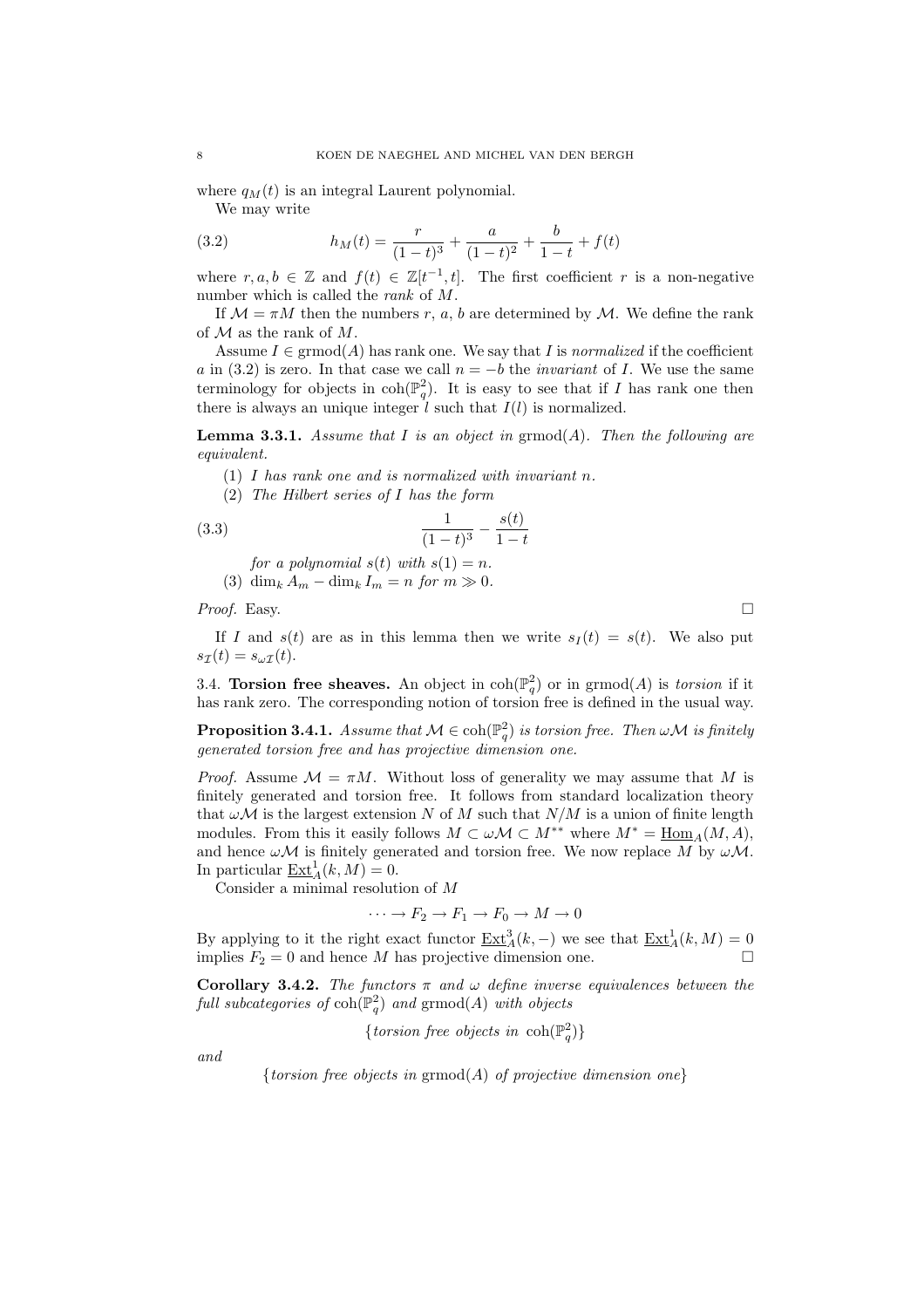*Proof.* The only thing that remains to be shown is that if  $M$  is a torsion free object in grmod(A) of projective dimension one then  $M = \omega \pi M$ . But this is clear since  $\operatorname{coker}(M \to \omega \pi M)$  is finite dimensional and  $\underline{\operatorname{Ext}}_{A}^{1}(k,M) = 0$  using the Auslander regularity of A and the fact that  $pd M = 1$ .

In case  $M \in \mathrm{grmod}(A)$  is torsion free of rank one and normalized it turns out that the invariant of  $M$  is non-negative [17, 30].

3.5. Line bundles and vector bundles. A module  $M \in \mathrm{grmod}(A)$  is reflexive if  $M^{**} = M$  where  $M^* = \underline{\text{Hom}}_A(M, A)$  is the dual of M. Every reflexive module is torsion free and has projective dimension one. We say that  $\mathcal{M} \in \text{coh}(\mathbb{P}_{q}^{2})$  is reflexive if this the case for  $\omega \mathcal{M}$ . If  $\mathcal M$  is reflexive then it will be called a vector bundle. If in addition it has rank one then it will be called a line bundle.

The following criterion was proved in [17, 30]

**Lemma 3.5.1.** Assume that  $A$  is an elliptic algebra and that in the geometric data  $(E, \mathcal{O}_E(1), \sigma)$  associated to A,  $\sigma$  has infinite order. If  $M \in \mathrm{grmod}(A)$  is torsion free of projective dimension one then it is reflexive if and only if its restriction  $u^*\pi M$ to the curve C is a vector bundle.

### 4. Proof of Theorem C

From now on we assume that k is algebraically closed.

4.1. Preliminaries. Throughout  $A$  will be a quantum polynomial ring in three variables and  $\mathbb{P}^2_q$  = Proj A is the associated quantum projective plane.

We will need several equivalent versions of the conditions  $(1-3)$  in the statement of Theorem C. One of those versions is in terms of "ladders".

For positive integers  $m, n$  consider the rectangle

$$
R_{m,n} = [1, m] \times [1, n] = \{ (\alpha, \beta) \mid 1 \le \alpha \le m, 1 \le \beta \le n \} \subset \mathbb{Z}^2
$$

A subset  $L \subset R_{m,n}$  is called a *ladder* if

$$
\forall (\alpha, \beta) \in R_{m,n} : (\alpha, \beta) \notin L \Rightarrow (\alpha + 1, \beta), (\alpha, \beta - 1) \notin L
$$

Example 4.1. The ladder below is indicated with a dotted line.



Let  $(a_i), (b_i)$  be finitely supported sequences of non-negative integers. We associate a sequence  $S(c)$  of length  $\sum_i c_i$  to a finitely supported sequence  $(c_i)$  as follows

$$
\ldots, \underbrace{i-1,\ldots,i-1}_{c_{i-1} \text{ times}}, \underbrace{i,\ldots,i}_{c_i \text{ times}}, \underbrace{i+1,\ldots,i+1}_{c_{i+1} \text{ times}}, \ldots
$$

where by convention the left most non-zero entry of  $S(c)$  has index one.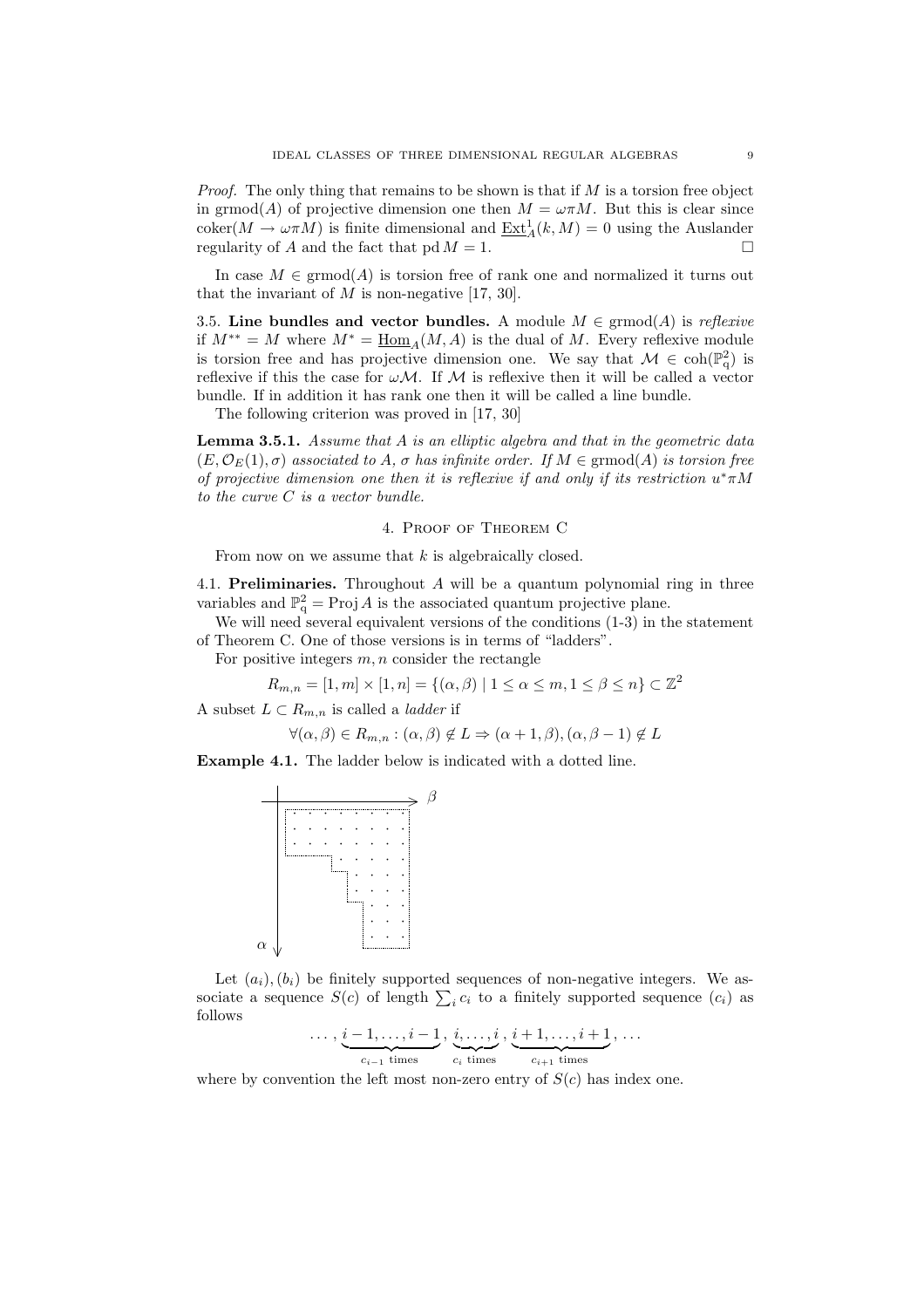Let  $m = \sum_i a_i$ ,  $n = \sum_i b_i$  and put  $R = [1, m] \times [1, n]$ . We associate a ladder to  $(a_i), (b_i)$  as follows

(4.1) 
$$
L_{a,b} = \{ (\alpha, \beta) \in R \mid S(a)_{\alpha} < S(b)_{\beta} \}
$$

**Lemma 4.1.1.** Let  $(a_i)$ ,  $(b_i)$  be finitely supported sequences of integers and put  $q_i = a_i - b_i$ . The following sets of conditions are equivalent.

- (1) Let  $q_{\sigma}$  be the lowest non-zero  $q_i$ .
	- (a)  $a_l = 0$  for  $l < \sigma$ .
	- (b)  $a_{\sigma} = q_{\sigma} > 0$ .
	- (c) max $(q_l, 0) \leq a_l < \sum_{i \leq l} q_i$  for  $l > \sigma$ .
- (2) Let  $a_{\sigma}$  be the lowest non-zero  $a_i$ .
	- (a) The  $(a_i)$ ,  $(b_i)$  are non-negative.
		- (b)  $b_i = 0$  for  $i \leq \sigma$
	- (c)  $\sum_{i\leq l} b_i < \sum_{i\leq l} a_i$  for  $l > \sigma$
- (3) Put  $m = \sum_i a_i, n = \sum_i b_i$ .
	- (a) The  $(a_i)$ ,  $(b_i)$  are non-negative.
		- (b)  $n < m$ .
		- (c)  $\forall (\alpha, \beta) \in R : \beta \geq \alpha 1 \Rightarrow (\alpha, \beta) \in L_{a,b}.$

*Proof.* The equivalence between (1) and (2) as well as the equivalence between (2) and (3) is easy to see. We leave the details to the reader.  $\Box$ 

4.2. Proof that the conditions in Theorem C are necessary. We will show that the equivalent conditions given in Lemma  $4.1.1(2)$  are necessary. The method for the proof has already been used in [6] and also by Ajitabh in [1]. Assume that  $M \in \mathrm{grmod}(A)$  is torsion free of projective dimension one and consider the minimal projective resolution of M.

(4.2) 
$$
0 \to \bigoplus_i A(-i)^{b_i} \to \bigoplus_i A(-i)^{a_i} \to M \to 0
$$

There is nothing to prove for  $(2a)$  so we discuss  $(2b)(2c)$ . Since  $(4.2)$  is a minimal resolution, it contains for all integers  $l$  a subcomplex of the form

$$
\oplus_{i\leq l}A(-i)^{b_i}\xrightarrow{\phi_l}\oplus_{i
$$

The fact that  $\phi_l$  must be injective implies

$$
\sum_{i \le l} b_i \le \sum_{i < l} a_i
$$

In particular, if we take  $l = \sigma$  this already shows that  $b_i = 0$  for  $i \leq \sigma$  which proves (2b). Finally, to prove (2c), assume that there is some  $l > \sigma$  such that  $\sum_{i\leq l} b_i = \sum_{i\leq l} a_i$ . This means that coker  $\phi_l$  is torsion and different from zero. Note that  $\bigoplus_{i < l} A(-i)^{a_i}$  is not zero since  $l > \sigma$ . We have a map

$$
\operatorname{coker} \phi_l \to M
$$

which must be zero since  $M$  is assumed to be torsion free. But this implies that  $\bigoplus_{i\leq l}A(-i)^{a_i}\to M$  is the zero map, which is obviously impossible given the minimality of our chosen resolution (4.2). Thus we obtain that

$$
\sum_{i\leq l}b_i < \sum_{i
$$

which completes the proof.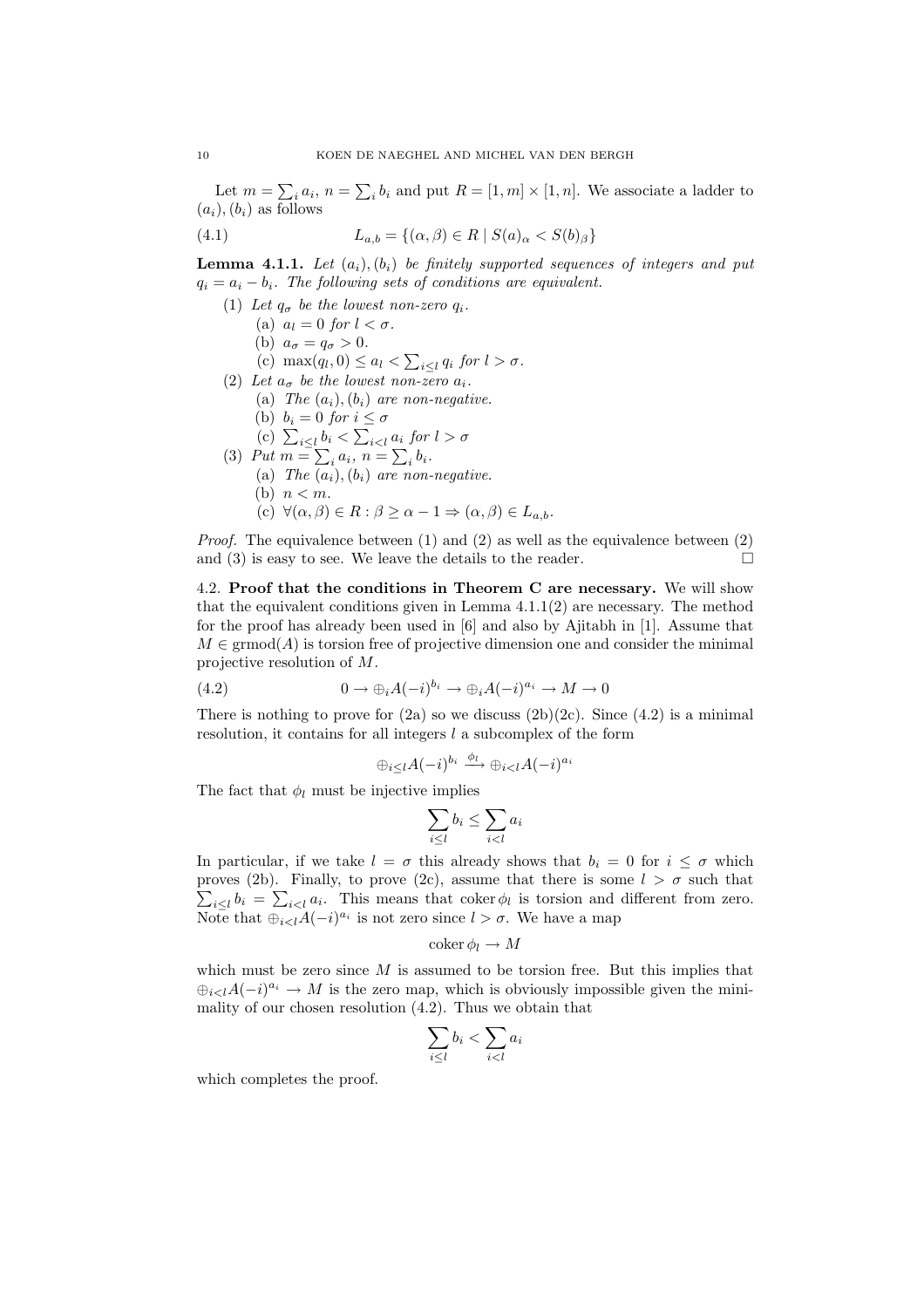4.3. Proof that the conditions in Theorem C are sufficient. In this section the notations and conventions are as in §3.1,§3.2.

We will assume the equivalent conditions given in Lemma 4.1.1(3) hold. Thus we fix finitely supported sequences  $(a_i)$ ,  $(b_i)$  of non-negative integers such that  $n = \sum_i b_i < m = \sum_i a_i$  and we assume in addition that the ladder condition (3c) is true.

Our proof of the converse of Theorem C is a suitably adapted version of [13, p468]. It is based on a series of observations, the first one of which is the next lemma.

**Lemma 4.3.1.** If  $M \in \mathrm{grmod}(A)$  has a resolution (not necessarily minimal)

$$
0 \to \oplus_i A(-i)^{b_i} \xrightarrow{\phi} \oplus_i A(-i)^{a_i} \to M \to 0
$$

such that the restriction

$$
u^*(\pi\phi) : \oplus_i {\mathcal O}_C(-i)^{b_i} \to \oplus_i {\mathcal O}_C(-i)^{a_i}
$$

has maximal rank at every point in C then M is torsion free.

*Proof.* Assume that M is not torsion free and that  $u^*(\pi\phi)$  has the stated property. This means that  $u^*(\pi\phi)$  is an injective map whose cokernel  $u^*\pi M$  is a vector bundle on C.

Let  $T$  be the torsion submodule of  $M$ . Note first that  $M$  cannot have a submodule of GK-dimension  $\leq 1$  as  $\text{Ext}_{A}^{1}(-, A)$  is zero on modules of GK-dimension  $\leq 1$ [6]. Hence T has pure GK-dimension two.

If T contains h-torsion then  $\operatorname{Tor}^A_1(D,M)$  is not zero and in fact has GK-dimension two. Thus  $u^*(\pi\phi)$  is not injective, yielding a contradiction.

Assume now that T is h-torsion free. In that case  $T/Th$  is a submodule of GKdimension one of  $M/Mh$ . And hence  $u^* \pi T$  is a submodule of dimension zero of  $u^* \pi M$  which is again a contradiction.

Now note that the map

(4.3)

$$
\text{Hom}_{A}(\bigoplus_{i} A(-i)^{b_{i}}, \bigoplus_{i} A(-i)^{a_{i}}) \to \text{Hom}_{C}(\bigoplus_{i} \mathcal{O}_{C}(-i)^{b_{i}}, \bigoplus_{i} \mathcal{O}_{C}(-i)^{a_{i}}) : \phi \mapsto u^{*}(\pi\phi)
$$

is surjective. Let H be the linear subspace of  $Hom_C(\oplus_i \mathcal{O}_C(-i)^{b_i}, \oplus_i \mathcal{O}_C(-i)^{a_i})$ whose elements are such that the projections on  $\text{Hom}_C(\mathcal{O}_C(-i)^{b_i}, \mathcal{O}_C(-i)^{a_i})$  are zero for all i. If we can find  $N \in H$  of maximal rank in every point then an arbitrary lifting of N under (4.3) yields a torsion free A-module with Betti numbers  $(a_i)$ ,  $(b_i)$ .

The elements of H are given by matrices  $(h_{\alpha\beta})_{\alpha\beta}$  for  $(\alpha,\beta) \in L_{a,b}$  where  $L_{a,b}$  is as in (4.1) and where the  $h_{\alpha\beta}$  are elements of suitable non-zero  $\text{Hom}_C(\mathcal{O}_C(-i), \mathcal{O}_C(-j)).$ We will look for N in the linear subspace  $\mathcal{H}$  of H given by those matrices where  $h_{\alpha\beta} = 0$  for  $\beta \neq \alpha, \alpha - 1$ .

To construct find N we use the next observation.

**Lemma 4.3.2.** For  $p \in C$  and  $N \in {}^{0}H$  let  $N_p$  be the restriction of N to p and write

 ${}^{0}H_{p} = \{ N \in {}^{0}H \mid N_{p} \text{ has non-maximal rank} \}$ 

If

(4.4) codim<sub>oH</sub>  ${}^{0}H_{p} \geq 2$  for all  $p \in C$ 

then there exists an N in  $^{0}H$  which has maximal rank everywhere.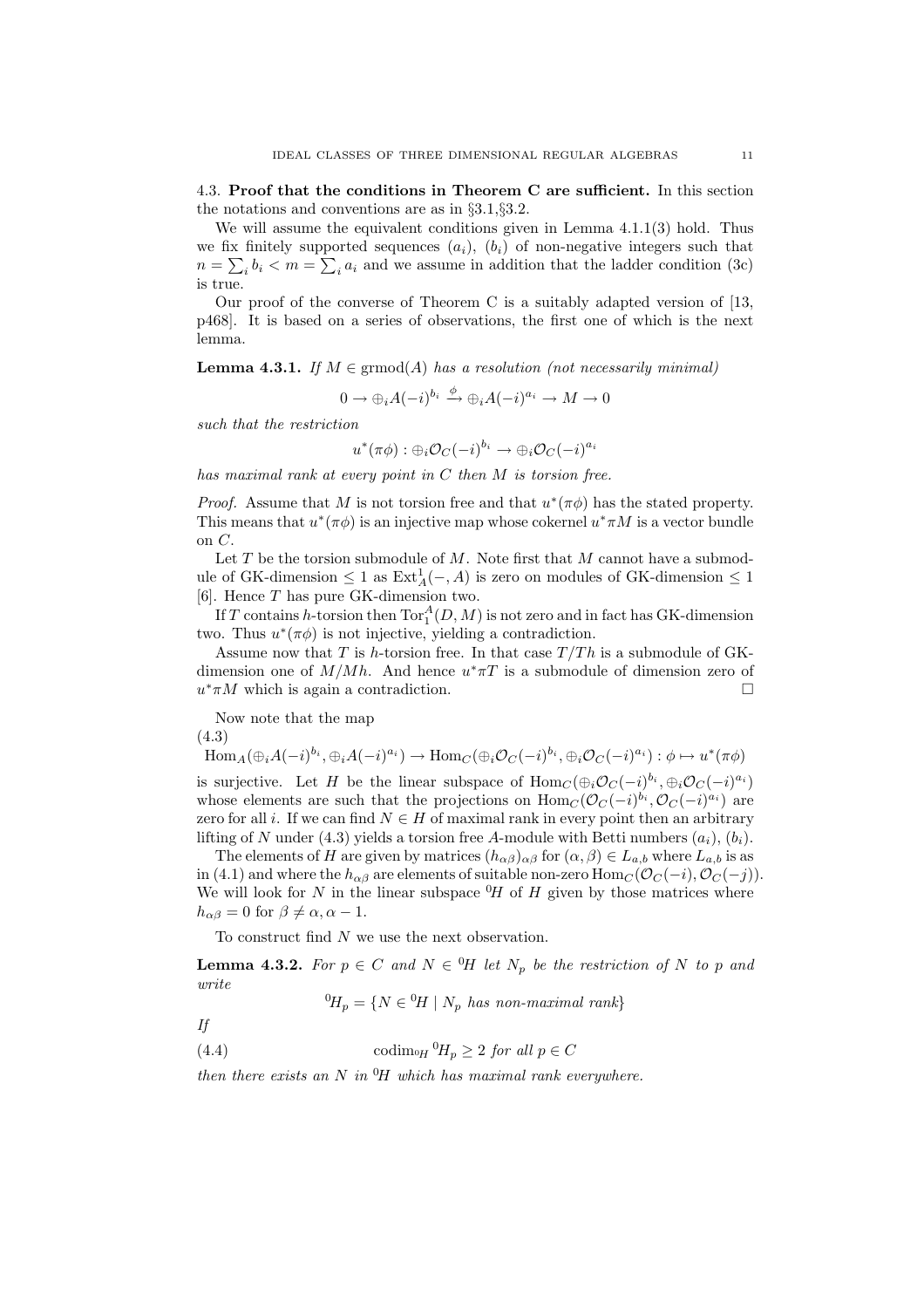*Proof.* Assume that (4.4) holds. Since  $({}^{0}H_p)_p$  is a one-dimensional family of subvarieties of codimension  $\geq 2$  in  $^{0}H$  it is intuitively clear that their union cannot be the whole of  $^{0}H$ , proving the lemma.

To make this idea precise let  $\mathcal{E}_1$ ,  $\mathcal{E}_0$  be the pullbacks of the vector bundles  $\oplus_i\mathcal{O}_C(-i)^{b_i}, \oplus_i\mathcal{O}_C(-i)^{a_i}$  to  ${}^0H\times C$  and let  $\mathcal{N}:\mathcal{E}_1\to\mathcal{E}_0$  be the vector bundle map which is equal to  $N_p$  in the point  $(N, p) \in {}^0H \times C$ . Let  ${}^0\mathcal{H} \subset H \times C$  be the locus of points x in  ${}^0H \times C$  where  $\mathcal{N}_x$  has non-maximal rank. It is well-known and easy to see that  ${}^{0}\mathcal{H}$  is closed in  ${}^{0}\mathcal{H} \times C$ . A more down to earth description of  ${}^{0}\mathcal{H}$  is

$$
{}^{0}\mathcal{H} = \{(N, p) \in {}^{0}\mathcal{H} \times C \mid N_{p} \text{ has non-maximal rank}\}\
$$

By considering the fibers of the projection  ${}^{0}H \times C \to C$  we see that  ${}^{0}\mathcal{H}$  has codimension  $\leq 2$  in  ${}^{0}\!H \times C$ . Hence its projection on  ${}^{0}\!H$ , which is  $\bigcup_{p} {}^{0}\!H_p$ , has codimension  $\geq$  1.

Fix a point  $p\in C$  and fix basis elements for the one-dimensional vector spaces  $\mathcal{O}_C(-i)_p$ . Let L be the vector spaces associated to the ladder  $L_{a,b}$  (see (4.1)) as follows

$$
\mathbb{L} = \{ A \in M_{m \times n}(k) \mid A_{\alpha\beta} = 0 \text{ for } (\alpha, \beta) \notin L \}
$$

and let <sup>0</sup>L be the subspace defined by  $A_{\alpha\beta} = 0$  for  $\beta \neq \alpha, \alpha - 1$ . Then there is a surjective linear map

$$
\phi_p: {}^0H \mapsto {}^0L : N \mapsto N_p
$$

Let V be the matrices of non-maximal rank in  ${}^{0}$ L. We have

$$
{}^{0}H_p = \phi_p^{-1}(V)
$$

Now by looking at the two topmost  $n \times n$ -submatrices we see that for a matrix in  ${}^{0}$ L to not have maximal rank both the diagonals  $\beta = \alpha$  and  $\beta = \alpha - 1$  must contain a zero (this is not sufficient). Using condition  $4.1.1(3c)$  we see that V has codimension  $\geq 2$  and so the same holds for  ${}^{0}H_p$ . This means we are done.

Remark 4.3.3. It is easy to see that the actual torsion free module constructed in this section is the direct sum of a free module and a module of rank one.

## 4.4. A refinement.

**Proposition 4.4.1.** Assume that  $A$  is a elliptic and that in the geometric data  $(E, \mathcal{O}_E(1), \sigma)$  associated to A,  $\sigma$  has infinite order. Then the graded A-module whose existence is asserted in Theorem C can be chosen to be reflexive.

Proof. The modules that are constructed in §4.3 satisfy the criterion given in Lemma 3.5.1, hence they are reflexive.

#### 5. Proof of other properties of Hilbert series

*Proof of Corollary 1.5.* It is easy to see that the conditions  $(1-3)$  in Theorem C have a solution for  $(a_i)$  if and only if  $(1.6)$  is true. The equivalence of  $(1.6)$  and  $(1.7)$  is clear.

*Proof of Theorem A.* Let  $h(t)$  is a Hilbert series of the form (3.3). Thus  $h(t)$  =  $q(t)/(1-t)^3$  where  $q(t) = 1-(1-t)^2s(t)$  and hence  $q(t)/(1-t) = 1/(1-t)-(1-t)s(t)$ . Thus (1.7) is equivalent to  $(1-t)s(t)$  being of the form

$$
(1-t)s(t) = 1 + t + t2 + \dots + t{\sigma-1} + d_{\sigma}t{\sigma} + \dots
$$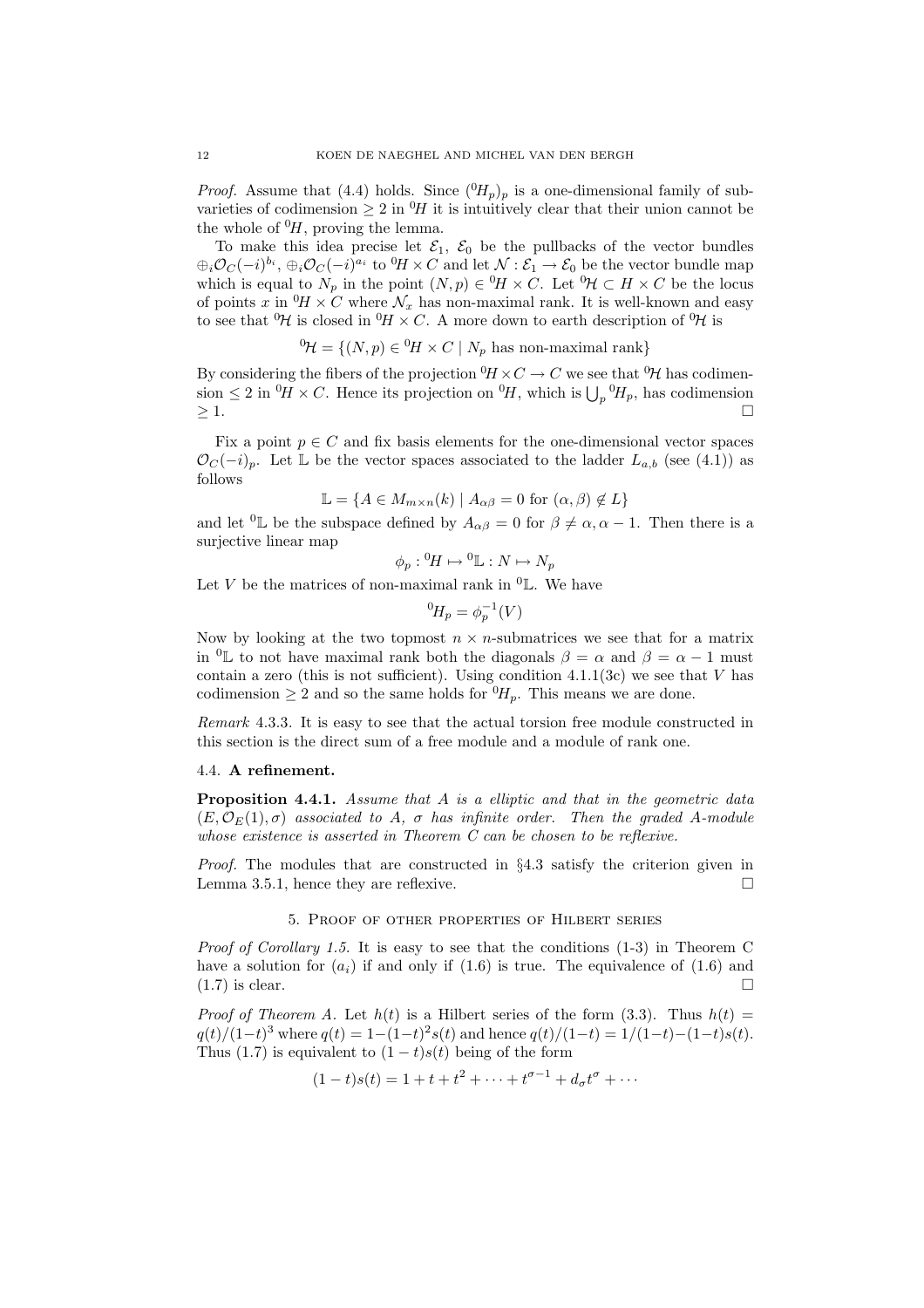where  $d_i \leq 0$  for  $i \geq \sigma$ . Multiplying by  $1/(1-t) = 1 + t + t^2 + \cdots$  shows that this is equivalent to  $s(t)$  being a Castelnuovo polynomial.

*Proof of Corollary 1.6.* The number of solutions to the conditions  $(1-3)$  in the statement of Theorem C is

$$
\prod_{l > \sigma} \left( \left( \sum_{i \leq l} q_i \right) - \max(q_l, 0) \right) = \prod_{l > \sigma} \min \left( \sum_{i < l} q_i, \sum_{i \leq l} q_i \right)
$$

Noting that  $\sum_{i\leq l} q_i = 1 + s_{l-1} - s_l$  finishes the proof.

Convention 5.1. Below we will call a formal power series of the form

$$
\frac{1}{(1-t)^3} - \frac{s(t)}{1-t}
$$

where  $s(t)$  is a Castelnuovo polynomial of weight n an admissible Hilbert series of weight *n*.

## 6. The stratification by Hilbert series

In this section we will prove the following result.

Theorem 6.1. There is a (weak) stratification into smooth, non-empty connected locally closed sets

(6.1) 
$$
\operatorname{Hilb}_n(\mathbb{P}_q^2) = \bigcup_h \operatorname{Hilb}_n(\mathbb{P}_q^2)
$$

where the union runs over the (finite set) of admissible Hilbert series of weight n and where the points in  $\mathrm{Hilb}_h(\mathbb{P}_q^2)$  represents the points in  $\mathrm{Hilb}_n(\mathbb{P}_q^2)$  corresponding to objects with Hilbert series h.

Furthermore we have

(6.2) 
$$
\overline{\mathrm{Hilb}_h(\mathbb{P}_q^2)} \subset \bigcup_{h' \geq h} \mathrm{Hilb}_{h'}(\mathbb{P}_q^2)
$$

In the decomposition  $(6.1)$  there is a unique stratum of maximal dimension  $2n$  which corresponds to the Hilbert series  $h_{min}(t)$  (see §1).

That the strata are non-empty is Theorem A. The rest of Theorem 6.1 will be a consequence of Lemma 6.1.1, Corollary 6.2.3 and Proposition 6.3.1 below.

We refer to  $(6.1)$  as a "weak" stratification (for an ordinary stratification one would require the inclusions in  $(6.2)$  to be equalities, which is generally not the case).

In the commutative case Theorem 6.2 was proved by Gotzmann [22]. It is not clear to us that Gotzmann's method can be generalized to the non-commutative case. In any case, the reader will notice, that our proof is substantially different.

*Proof of Theorem B.* This is now clear from Theorem 6.1.  $\Box$ 

It follows from Theorem C that given a Hilbert series  $h(t) = q(t)/(1-t)^3$  there is a unique legal choice of Betti numbers  $(a_i)_i$ ,  $(b_i)_i$  such that  $a_i$  and  $b_i$  are not both non-zero for all  $i$ . Namely

(6.3) 
$$
(a_i, b_i) = \begin{cases} (q_i, 0) & \text{if } q_i \ge 0\\ (0, -q_i) & \text{otherwise} \end{cases}
$$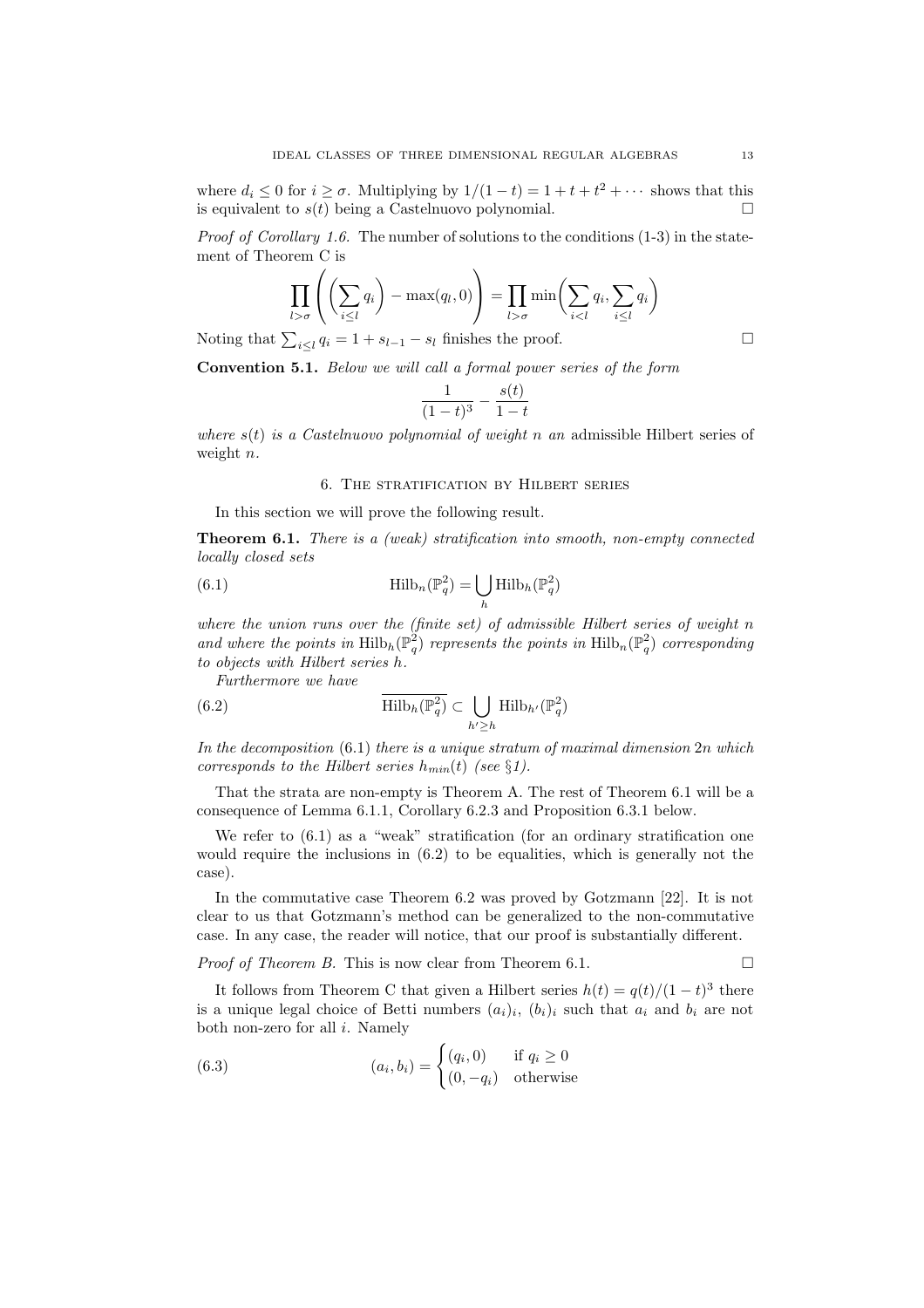We call this the *minimal Betti numbers* associated to h.

We have some extra information on the strata  $\mathrm{Hilb}_h(\mathbb{P}_q^2)$ . Define  $\mathrm{Hilb}_h(\mathbb{P}_q^2)$ <sup>min</sup> as the subset of  $\mathrm{Hilb}_h(\mathbb{P}^2_q)$  consisting of objects with minimal Betti numbers.

**Proposition 6.2.** Hilb<sub>h</sub> $(\mathbb{P}_q^2)^{\min}$  is open in  $\text{Hilb}_h(\mathbb{P}_q^2)$ 

This is proved in §6.1 below.

Assume that A is elliptic and that in the geometric data  $(E, \mathcal{O}_E(1), \sigma)$  associated to A,  $\sigma$  has infinite order. Let  $\text{Hilb}_n(\mathbb{P}_q^2)^{\text{inv}}$  be the reflexive objects in  $\text{Hilb}_n(\mathbb{P}_q^2)$ . This is an open subset (see [30, Theorem 8.11]).

Proposition 6.3. For all admissible Hilbert series h with weight n we have

$$
\mathrm{Hilb}_{h}(\mathbb{P}_{q}^{2})\cap \mathrm{Hilb}_{n}(\mathbb{P}_{q}^{2})^{\mathrm{inv}}\neq\emptyset
$$

*Proof.* This is a special case of Proposition 4.4.1.

Remark 6.4. Consider the Hilbert scheme of points  $\text{Hilb}_n(\mathbb{P}^2)$  in the projective plane  $\mathbb{P}^2$ . The inclusion relation between the closures of the strata of  $\mathrm{Hilb}_n(\mathbb{P}^2)$ has been a subject of interest in [12, 14, 15, 27]. Although in general the precise inclusion relation is still unknown, the special case where the Hilbert series of the strata are as close as possible is completely settled (see [18, 23]). It is a natural to consider the same question for the varieties  $\mathrm{Hilb}_{n}(\mathbb{P}_{q}^{2}),$  where one may use the same techniques as in [18].

6.1. Moduli spaces. In this section "points" of schemes will be not necessarily closed. We will consider functors from the category of noetherian  $k$ -algebras Noeth /k to the category of sets. For  $R \in$  Noeth /k we write  $(-)$ <sub>R</sub> for the base extension  $-\otimes R$ . If x is a (not necessarily closed) point in Spec R then we write  $(-)_x$  for the base extension  $-\otimes_R k(x)$ . We put  $\mathbb{P}^2_{q,R} = \text{Proj } A_R$ .

It follows from [3, Prop. 4.9(1) and 4.13] that A is strongly noetherian so  $A_R$ is still noetherian. Furthermore it follows from [9, Prop. C6] that  $A_R$  satisfies the  $\chi$ -condition and finally by [9, Cor. C7]  $\Gamma(\mathbb{P}^2_{q,R},-)$  has cohomological dimension two.

An R-family of objects in  $\text{coh}(\mathbb{P}^2_q)$  or  $\text{grmod}(A)$  is by definition an R-flat object [9] in these categories.

For  $n \in \mathbb{N}$  let  $\mathcal{H}ilb_n(\mathbb{P}_q^2)(R)$  be the R-families of objects  $\mathcal I$  in  $\text{coh}(\mathbb{P}_q^2)$ , modulo Zariski local isomorphism on Spec R, with the property that for any map  $x \in$ Spec R,  $\mathcal{I}_x$  is torsion free normalized of rank one in  $\text{coh}(\mathbb{P}^2_{q,k(x)})$ .

The main result of [30] is that  $\mathcal{H}ilb_n(\mathbb{P}^2_q)$  is represented by a smooth scheme  $\text{Hilb}_n(\mathbb{P}_q^2)$  of dimension  $2n$  (see also [17] for a special case, treated with a different method which yields some extra information).

**Warning.** The reader will notice that now the set  $\text{Hilb}_n(\mathbb{P}_q^2)(k) = \mathcal{H}ilb_n(\mathbb{P}_q^2)(k)$ parametrizes objects in  $\text{coh}(\mathbb{P}^2_q)$  rather than in grmod(A) as was the case in the introduction. However by Corollary 3.4.2 the new point of view is equivalent to the old one.

If  $h(t)$  is a admissible Hilbert series of weight n then  $\mathcal{H}ilb_h(\mathbb{P}^2_q)(R)$  is the set of  $R$ -families of torsion free graded A-modules which have Hilbert series  $h$  and which have projective dimension one, modulo local isomorphism on Spec R. The map  $\pi$ defines a map

$$
\pi(R): \mathcal{H}ilb_h(\mathbb{P}_q^2)(R) \to \mathcal{H}ilb_n(\mathbb{P}_q^2)(R): I \mapsto \pi I
$$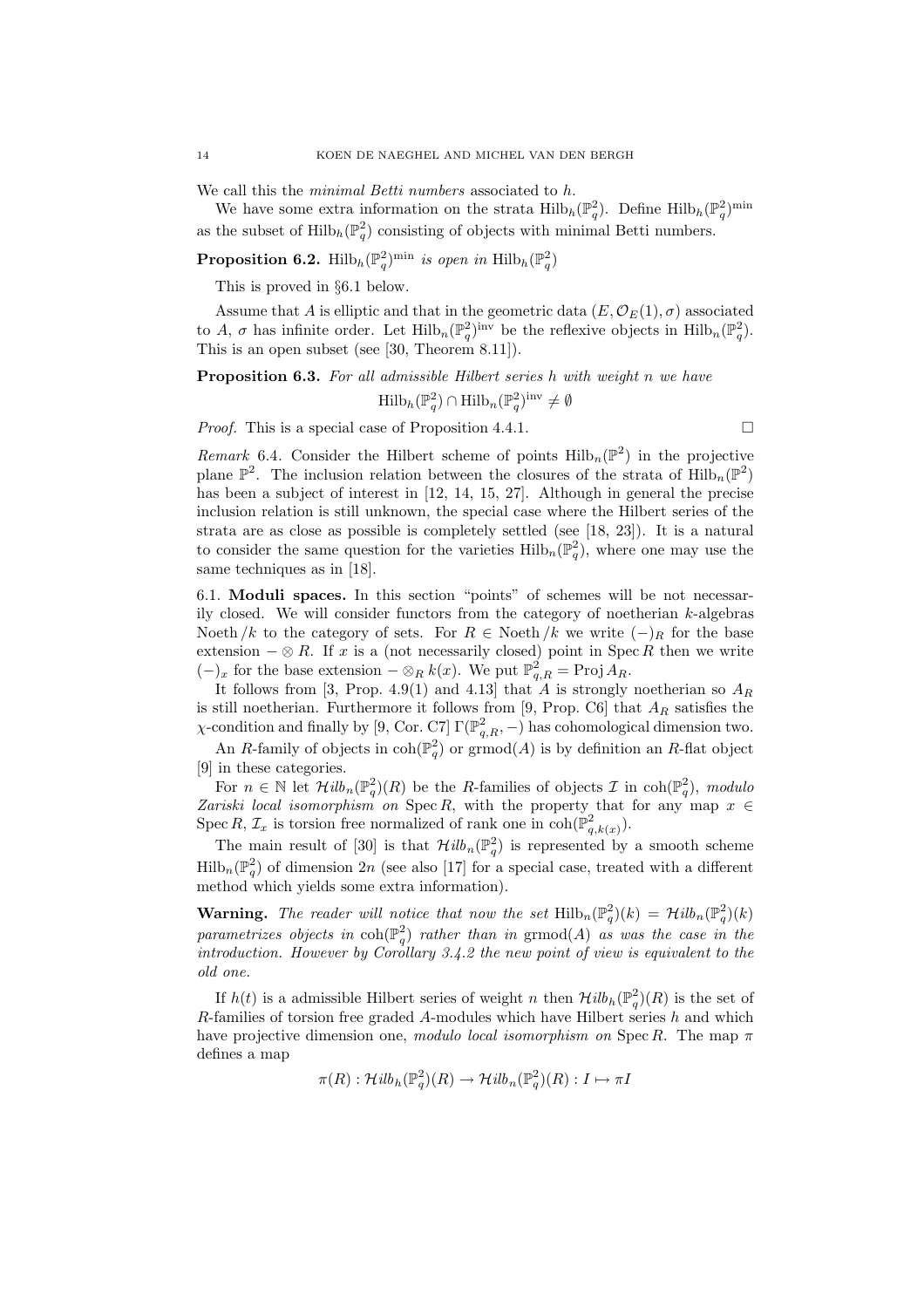Below we will write  $\mathcal{I}^u$  for a universal family on  $\text{Hilb}_n(\mathbb{P}^2_q)$ . This is a sheaf of graded  $\mathcal{O}_{\text{Hilb}_n(\mathbb{P}_q^2)} \otimes A$ -modules on  $\text{Hilb}_n(\mathbb{P}_q^2)$ .

**Lemma 6.1.1.** The map  $\pi(k)$  is an injection which identifies  $\mathcal{H}ilb_h(\mathbb{P}_q^2)(k)$  with  $\{x \in \mathcal{H}ilb_n(\mathbb{P}_q^2)(k) \mid h_{\mathcal{I}^u_x} = h\}$ 

This is a locally closed subset of  $Hilb_n(\mathbb{P}^2_q)(k)$ . Furthermore

(6.4) 
$$
\overline{\mathcal{H}ilb_h(\mathbb{P}_q^2)(k)} \subset \bigcup_{h' \geq h} \mathcal{H}ilb_{h'}(\mathbb{P}_q^2)(k)
$$

*Proof.* The fact that  $\pi(k)$  is an injection and does the required identification follows from Corollary 3.4.2.

For any  $N \geq 0$  we have by Corollary A.3 that

$$
\mathcal{H}ilb_{h,N}(\mathbb{P}^2_q)(k) = \{x \in \mathcal{H}ilb_n(\mathbb{P}^2_q)(k) \mid h_{\mathcal{I}^u_x}(n) = h(n) \text{ for } n \le N\}
$$

is locally closed in  $\mathcal{H}ilb_n(\mathbb{P}_q^2)(k)$ . By Theorem A we know that only a finite number of Hilbert series occur for objects in  $\mathcal{H}ilb_n(\mathbb{P}_q^2)(k)$ . Thus  $\mathcal{H}ilb_{h,N}(\mathbb{P}_q^2)(k) =$  $\mathcal{H}ilb_h(\mathbb{P}_q^2)(k)$  for  $N \gg 0$ . (6.4) also follows easily from semi-continuity.

Now let  $\text{Hilb}_h(\mathbb{P}_q^2)$  be the reduced locally closed subscheme of  $\text{Hilb}_n(\mathbb{P}_q^2)$  whose closed points are given by  $\mathcal{H}ilb_h(\mathbb{P}_q^2)(k)$ . We then have the following result.

# **Proposition 6.1.2.** Hilb<sub>h</sub> $(\mathbb{P}_q^2)$  represents the functor  $\mathcal{H}ilb_h(\mathbb{P}_q^2)$ .

Before proving this proposition we need some technical results. The following is proved in [30]. For the convenience of the reader we put the proof here.

**Lemma 6.1.3.** Assume that I, J are R-families of objects in  $\text{coh}(\mathbb{P}^2_q)$  with the property that for any map  $x \in \text{Spec } R$ ,  $\mathcal{I}_x$  is torsion free of rank one in  $\text{coh}(\mathbb{P}^2_{q,k(x)})$ . Then I, J represent the same object in  $Hilb_n(\mathbb{P}_q^2)(R)$  if and only if there is an invertible module  $\mathfrak l$  in  $\mathrm{Mod}(R)$  such that

$$
\mathcal{J}=\mathfrak{l}\otimes_R\mathcal{I}
$$

*Proof.* Let  $\mathcal I$  be as in the statement of the lemma. We first claim that the natural map

$$
(6.5) \t\t R \to \text{End}(\mathcal{I})
$$

is an isomorphism. Assume first that  $f \neq 0$  is in the kernel of (6.5). Then the flatness of I implies  $\mathcal{I} \otimes_R Rf = 0$ . This implies that  $\mathcal{I}_x = \mathcal{I} \otimes_R k(x) = 0$  for some  $x \in \operatorname{Spec} R$  and this is a contradiction since by definition  $\mathcal{I}_x \neq 0$ .

It is easy to see  $(6.5)$  is surjective (in fact an isomorphism) when R is a field. It follows that for all  $x \in \text{Spec } R$ 

$$
\mathrm{End}(\mathcal{I}) \otimes_R k(x) \to \mathrm{End}(\mathcal{I} \otimes_R k(x))
$$

is surjective. Then it follows from base change (see [30, Thm  $4.3(1)(4)$ ]) that End(I)  $\otimes_R k(x)$  is one dimensional and hence (6.5) is surjective by Nakayama's lemma.

Now let  $I, J$  be as in the statement of the lemma and assume they represent the same element of  $\mathcal{H}ilb_n(\mathbb{P}_q^2)(R)$ , i.e. they are locally isomorphic. Put

$$
\mathfrak{l}=\mathrm{Hom}(\mathcal{I},\mathcal{J})
$$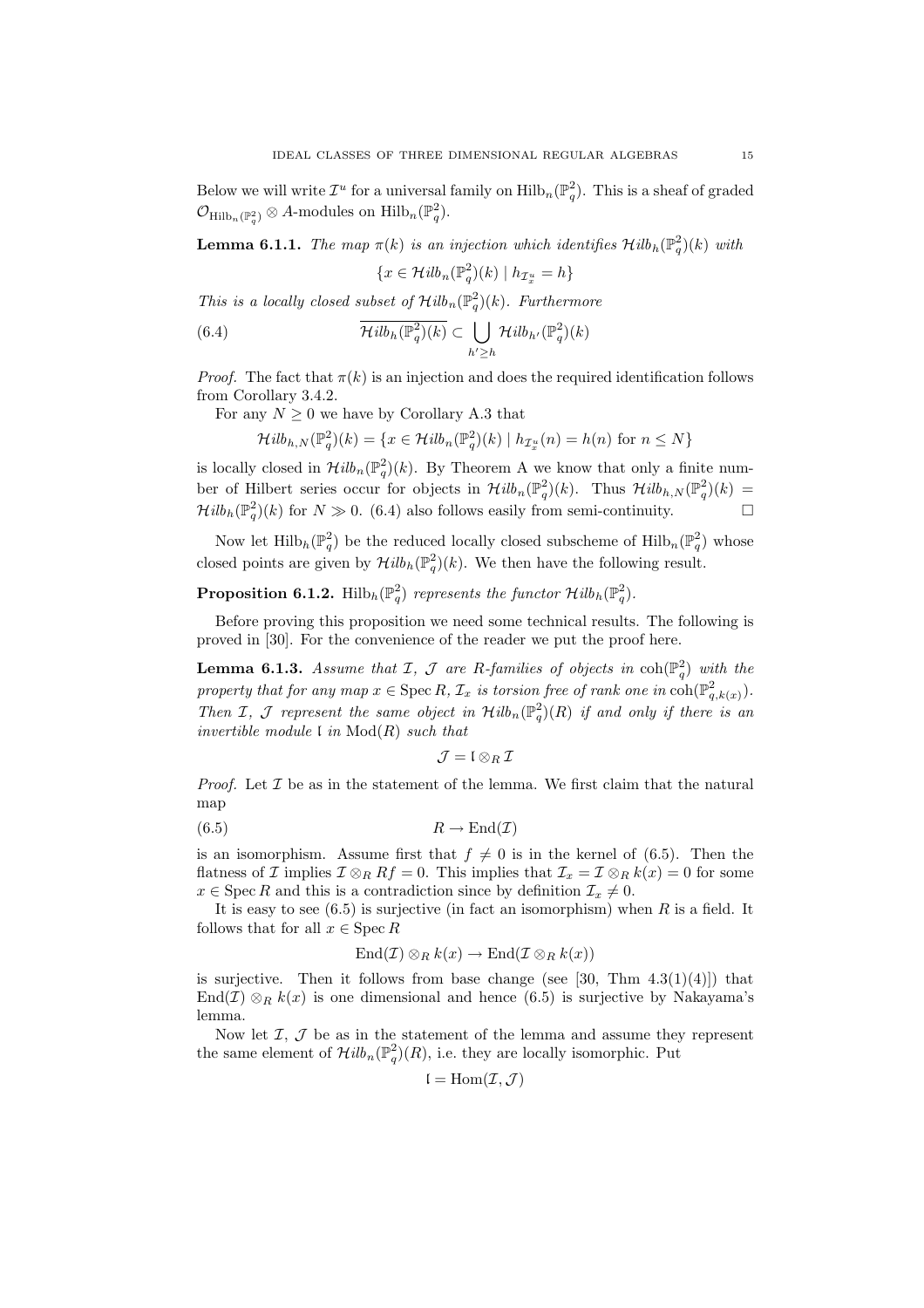It is easy to see that l has the required properties since this may be checked locally on Spec R and then we may invoke the isomorphism 6.5.

**Lemma 6.1.4.** Assume that R is finitely generated and let  $P_0$ ,  $P_1$  be finitely generated graded free  $A_R$ -modules. Let  $N \in \text{Hom}_A(P_1, P_0)$ . Then

 $V = \{x \in \text{Spec } R \mid N_x \text{ is injective with torsion free cokernel}\}\$ 

is open. Furthermore the restriction of coker  $N$  to  $V$  is  $R$ -flat.

*Proof.* We first note that the formation of  $V$  is compatible with base change. It is sufficient to prove this for an extension of fields. The key point is that if  $K \subset L$ is an extension of fields and  $M \in \mathrm{grmod}(A_K)$  then M is torsion free if and only if  $M_L$  is torsion free. This follows from the fact that if  $D$  is the graded quotient field of  $A_K$  then M is torsion free if and only if the map  $M \to M \otimes_{A_K} D$  is injective.

To prove openness of  $V$  we may now assume by [3, Theorem 0.5] that  $R$  is a Dedekind domain (not necessarily finitely generated).

Assume  $K = \ker N \neq 0$ . Since gl dim  $R = 1$  we deduce that the map  $K \rightarrow P_1$  is degree wise split. Hence  $N_x$  is never injective and the set V is empty.

So we assume  $K = 0$  and we let  $C = \text{coker } N$ . Let  $T_0$  be the R-torsion part of C. Since  $A_R$  is noetherian  $T_0$  is finitely generated. We may decompose  $T_0$ degree wise according to the maximal ideals of  $R$ . Since it is clear that this yields a decomposition of  $T_0$  as  $A_R$ -module it follows that there can be only a finite number of points in the support of  $T_0$  as  $R$ -module.

If  $x \in \text{Spec } R$  is in the support of  $T_0$  as R-module then  $\text{Tor}_1^R(C, k(x)) \neq 0$  and hence  $N_x$  is not injective. Therefore  $x \notin V$ . By considering an affine covering of the complement of the support of  $T_0$  as R-module we reduce to the case where  $C$ is torsion free as R-module.

Let  $\eta$  be the generic point of Spec R and assume that  $C_n$  has a non-zero torsion submodule  $T_{\eta}$ . Put  $T = T_{\eta} \cap C$ . Since R is Dedekind the map  $T \to C$  is degree wise split. Hence  $T_{k(x)} \subset C_{k(x)}$  and so  $C_{k(x)}$  will always have torsion. Thus V is empty.

Assume  $T_n = 0$ . It is now sufficient to construct an non-empty open U in Spec R such that  $U \subset V$ . We have an embedding  $C \subset C^{**}$ . Let Q be the maximal  $A_R$ submodule of  $C^{**}$  containing C such that such that  $Q/C$  is R-torsion. Since  $Q/C$ is finitely generated it is supported on a finite number of closed points of  $\text{Spec } R$ and we can get rid of those by considering an affine open of the complement of those points.

Thus we may assume that  $C^{**}/C$  is R-torsion free. Under this hypothesis we will prove that  $C_x$  is torsion free for all closed points  $x \in \text{Spec } R$ . Since we now have an injection  $C_x \to (C^{**})_x$  it is sufficient to prove that  $(C^{**})_x$  is torsion free. To this end we way assume that  $R$  is a discrete valuation ring and  $x$  is the closed point of Spec R.

Let  $\Pi$  be the uniformizing element of  $R$  and let  $T_1$  be the torsion submodule of  $(C^{**})_x$ . Assume  $T_1 \neq 0$  and let Q be its inverse image in  $C^{**}$ . Thus we have an exact sequence

(6.6) 
$$
0 \to \Pi C^{**} \to Q \to T_1 \to 0
$$

which is cannot be split since otherwise  $T_1 \subset C^{**}$  which is impossible.

We now apply  $(-)^*$  to (6.6). Using  $\underline{\text{Ext}}_{A_R}^1(T_1, A_R) = \underline{\text{Hom}}_{A_x}(T_1, A_x) = 0$  we deduce  $Q^* = C^{***} = C^*$ . Applying  $(-)^*$  again we deduce  $Q^{**} = C^{**}$  and hence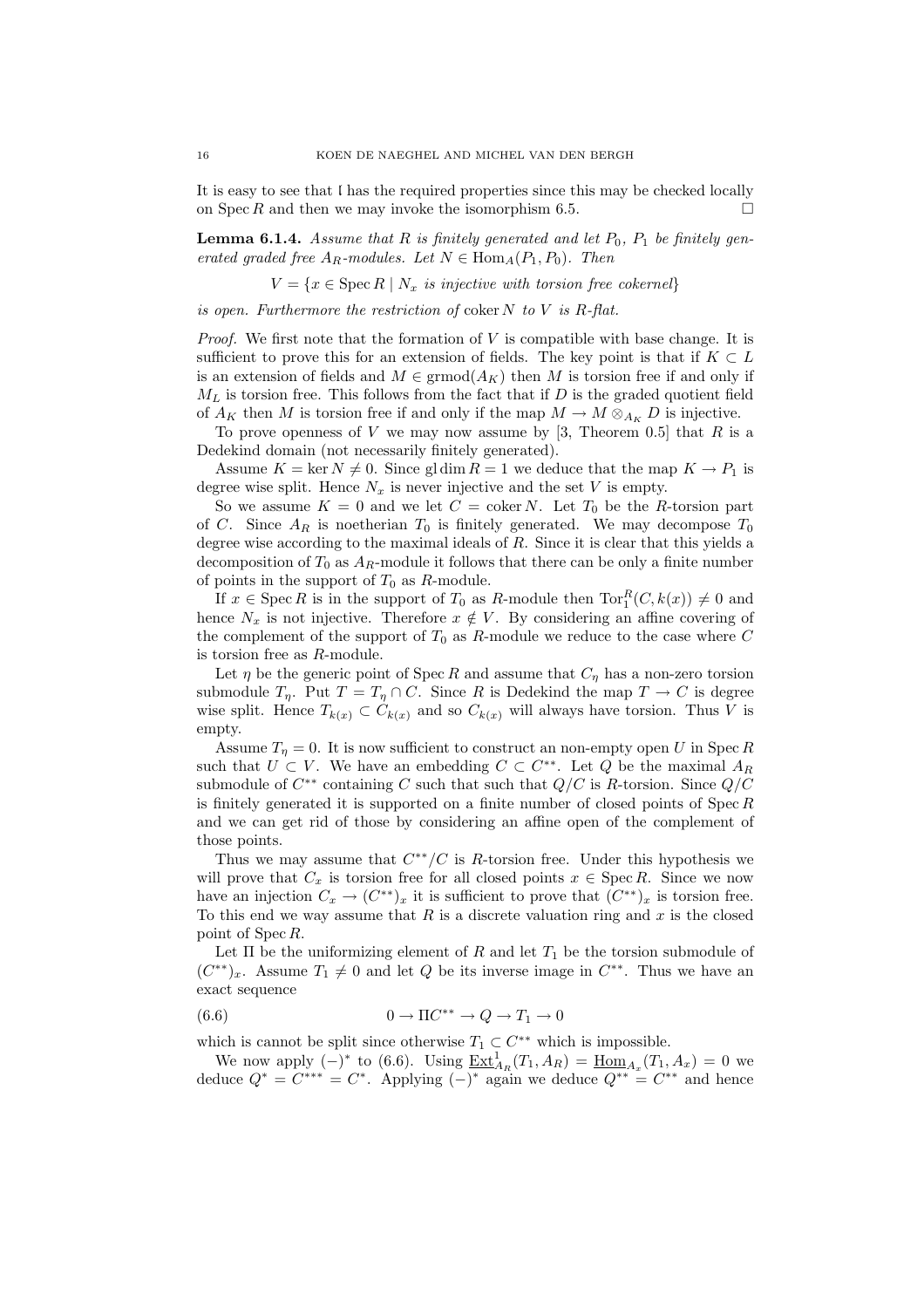the map  $Q \to Q^{**} \cong C^{**}$  gives a splitting of (6.6), which is a contradiction. This finishes the proof of the openness of  $V$ .

The flatness assertion may be checked locally. So we may assume that  $R$  is a local ring with closed point x and  $x \in V$ . Thus for any m we have a map between free R-modules  $(P_1)_m \to (P_0)_m$  which remains injective when tensored with  $k(x)$ . A standard application of Nakayama's lemma then yields that the map is split, and hence its cokernel is projective.

**Lemma 6.1.5.** Assume  $I \in \mathcal{H}ilb_h(\mathbb{P}_q^2)(R)$  and  $x \in \text{Spec } R$ . Then there exist:

- (1) an element  $r \in R$  with  $r(x) \neq 0$ ;
- (2) a polynomial ring  $S = k[x_1, \ldots, x_n];$
- (3) a point  $y \in \text{Spec } S$ ;
- (4) an element  $s \in S$  with  $s(y) \neq 0$ ;
- (5) a homomorphism of rings  $\phi : S_s \to R_r$  such that  $\phi(x) = y$  (where we also have written  $\phi$  for the dual map  $\text{Spec } R_r \to \text{Spec } S_s$ );
- (6) an object  $I^{(0)}$  in  $\mathcal{H}ilb_h(\mathbb{P}_q^2)(S_s)$  such that  $I^{(0)} \otimes_{S_s} R_r = I \otimes_S S_s$ .

Proof. By hypotheses I has a presentation

$$
0 \to P_1 \to P_0 \to I \to 0
$$

where  $P_0$ ,  $P_1$  are finitely graded projective  $A_R$ -modules. It is classical that we have  $P_0 \cong \mathfrak{p}_0 \otimes_R A$ ,  $P_1 \cong \mathfrak{p}_1 \otimes_R A$  where  $\mathfrak{p}_0$ ,  $\mathfrak{p}_1$  are finitely generated graded projective Rmodules. By localizing  $R$  at an element which is non-zero in  $x$  we may assume that  $P_0$ ,  $P_1$  are graded free  $A_R$ -modules. After doing this N is given by a  $p \times q$ -matrix with coefficients in  $A_R$  for certain p, q.

Then by choosing a  $k$ -basis for  $A$  and writing out the entries of  $N$  in terms of this basis with coefficients in R we may construct a polynomial ring  $S = k[x_1, \ldots, x_n]$ together with a morphism  $S \to R$  and a  $p \times q$ -matrix  $N^{(0)}$  over  $A_S$  such that N is obtained by base-extension from  $N^{(0)}$ . Thus I is obtained by base-extension from the cokernel  $I^{(0)}$  of a map

$$
N^{(0)}:P_1^{(0)}\longrightarrow P_0^{(0)}
$$

where  $P_1^{(0)}$ ,  $P_0^{(0)}$  are graded free  $A_S$ -modules. Let y be the image of x in Spec S. By construction we have  $I_x = I_y^{(0)} \otimes_{k(y)} k(x)$ . From this it easily follows that  $I_y^{(0)} \in \mathcal{H}ilb_h(k(y)).$ 

The module  $I^{(0)}$  will not in general satisfy the requirements of the lemma but it follows from Lemma 6.1.4 that this will be the case after inverting a suitable element in S non-zero in y. This finishes the proof.  $\square$ 

*Proof of Proposition 6.1.2.* Let  $R \in \text{Noeth}/k$ . We will construct inverse bijections

$$
\Phi(R) : \mathcal{H}ilb_h(\mathbb{P}_q^2)(R) \to \text{Hom}(\text{Spec } R, \text{Hilb}_h(\mathbb{P}_q^2))
$$
  

$$
\Psi(R) : \text{Hom}(\text{Spec } R, \text{Hilb}_h(\mathbb{P}_q^2)) \to \mathcal{H}ilb_h(\mathbb{P}_q^2)(R)
$$

We start with  $\Psi$ . For  $w \in \text{Hom}(\text{Spec } R, \text{Hilb}_h(\mathbb{P}_q^2))$  we put

$$
\Psi(R)(w) = \omega(\mathcal{I}_R^u) = \bigoplus_m \Gamma(\mathbb{P}^2_{q,R}, \mathcal{I}_R^u(m))
$$

We need to show that  $\omega(\mathcal{I}_R^u) \in \mathcal{H}ilb_h(\mathbb{P}_q^2)(R)$ . It is clear that this can be done Zariski locally on  $\text{Spec } R$ . Therefore we may assume that w factors as

$$
\operatorname{Spec} R \to \operatorname{Spec} S \to \operatorname{Hilb}_h(\mathbb{P}_q^2)
$$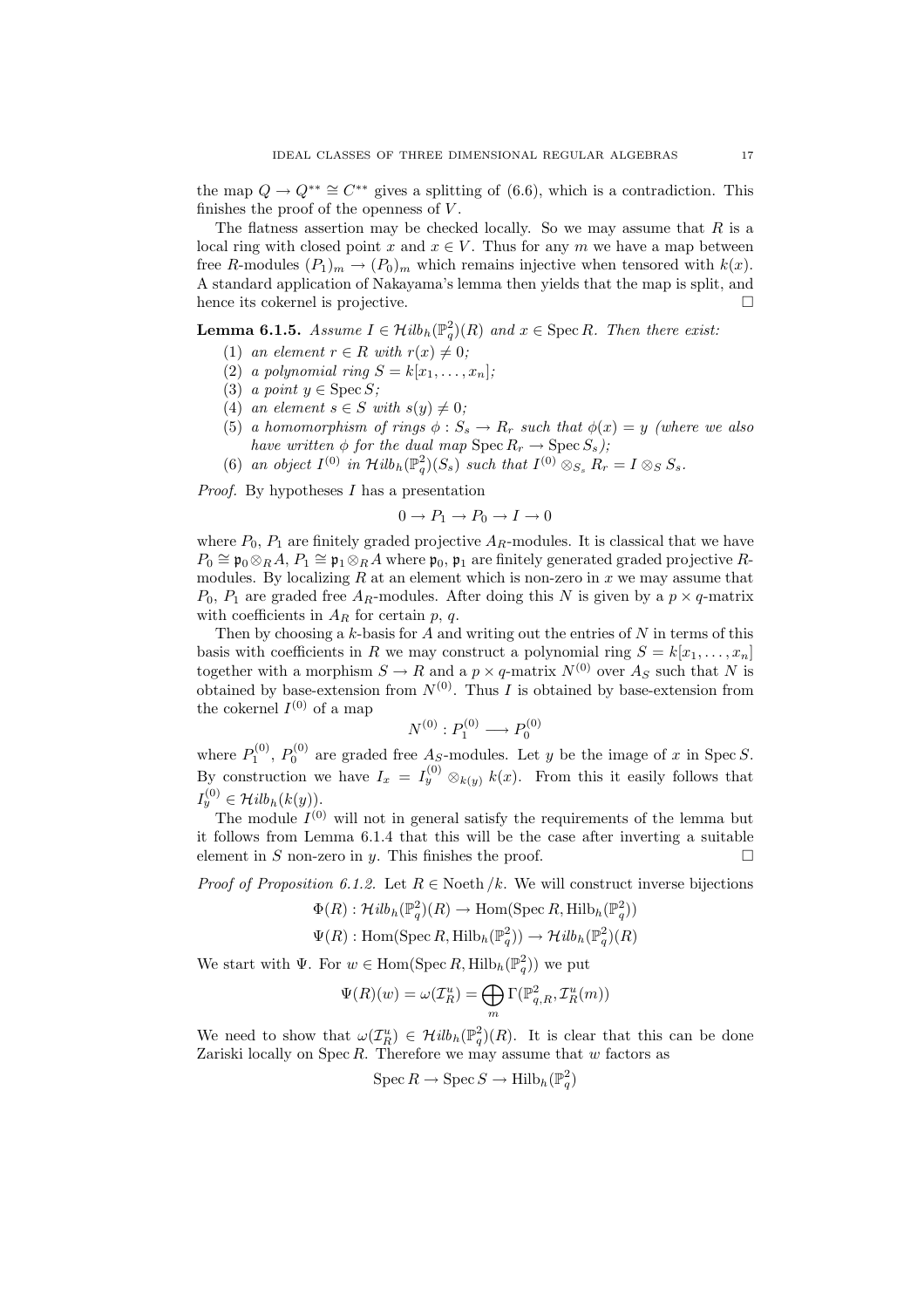where Spec S is an affine open subset of  $\mathrm{Hilb}_{h}(\mathbb{P}_{q}^{2})$ . Now by lemma 6.1.1

$$
\operatorname{Spec} S \to \mathbb{N}: x \mapsto \dim_k \Gamma(\mathbb{P}^2_{q,x}, \mathcal{I}^u_x(m))
$$

has constant value  $h(m)$  and hence by Corollary A.4 below  $\Gamma(\mathbb{P}^2_{q,S},\mathcal{I}^u_S(m))$  is a projective S-module and furthermore by [9, Lemma C6.6].

$$
\Gamma(\mathbb{P}^2_{q,x}, \mathcal{I}^u_x(m)) = \Gamma(\mathbb{P}^2_{q,S}, \mathcal{I}^u_S(m)) \otimes_S k(x)
$$
  

$$
\Gamma(\mathbb{P}^2_{q,R}, \mathcal{I}^u(m)_R) = \Gamma(\mathbb{P}^2_{q,S}, \mathcal{I}^u_S(m)) \otimes_S R
$$

for  $x \in \text{Spec } S$ . We deduce that  $\omega(\mathcal{I}_{S}^{u})$  is flat and furthermore

$$
\omega(\mathcal{I}_S^u)_x = \omega(\mathcal{I}_x^u)
$$

$$
\omega(\mathcal{I}_S^u)_R = \omega(\mathcal{I}_R^u)
$$

Using the first equation we deduce from Corollary 3.4.2 and Nakayama's lemma that  $\omega(\mathcal{I}_{S}^u)$  has projective dimension one. Thus  $\omega(\mathcal{I}_{S}^u) \in \mathcal{H}ilb_h(\mathbb{P}_q^2)(S)$ . From the second equation we then deduce  $\omega(\mathcal{I}_R^u) \in \mathcal{H}ilb_h(\mathbb{P}_q^2)(R)$ .

Now we define  $\Phi$ . Let  $I \in \mathcal{H}ilb_h(R)$ . We define  $\overline{\Phi}(R)(I)$  as the map  $w :$  Spec  $R \to$  $\mathrm{Hilb}_{n}(\mathbb{P}_{q}^{2})$  corresponding to  $\Pi I$ . I.e. formally

 $πI = I_w<sup>u</sup> ⊗<sub>R</sub>$  [

where  $\mathfrak l$  is an invertible  $R$  module and where this time we have made the base change map w explicit in the notation. We need to show that im w lies in  $\text{Hilb}_h(\mathbb{P}_q^2)$ . Again we may do this locally on  $Spec R$ . Thus by lemma 6.1.5 we may assume that there is a map  $\theta : S \to R$  where S is integral and finitely generated over k and I is obtained from  $I^{(0)} \in \mathcal{H}ilb_h(S)$  by base change. Let  $v : \text{Spec } S \to \text{Hilb}_n(\mathbb{P}_q^2)$  be the map corresponding to  $I^{(0)}$ . An elementary computation shows that  $v\theta = w$ . In other words it is sufficient to check that  $\text{im } v \subset \text{Hilb}_h(\mathbb{P}_q^2)$ . But since S is integral of finite type over  $k$  it suffices to check this for  $k$ -points. But then it follows from Lemma 6.1.1.

We leave to the reader the purely formal computation that  $\Phi$  and  $\Psi$  are each others inverse.

*Proof of Proposition 6.2.* Let  $(a_i)_i$ ,  $(b_i)_i$  be minimal Betti numbers corresponding to h. Let  $I^u$  be the universal family on  $\text{Hilb}_h(\mathbb{P}_q^2)$ . Then it is easy to see that

$$
\mathrm{Hilb}_{h}(\mathbb{P}_{q}^{2})^{\mathrm{min}} = \{x \in \mathrm{Hilb}_{h}(\mathbb{P}_{q}^{2}) \mid \forall i : \dim_{k(x)}(I_{x}^{u} \otimes_{A_{x}} k(x))_{i} = a_{i}\}
$$

It follows from Lemma A.1 below that this defines an open subset.

6.2. Dimensions. Below a point will again be be closed point.

**Lemma 6.2.1.** Let  $I \in \text{Hilb}_h(\mathbb{P}_q^2)$ . Then canonically

$$
T_I(\mathrm{Hilb}_h(\mathbb{P}_q^2)) \cong \mathrm{Ext}^1_A(I,I)
$$

*Proof.* If F is a functor from (certain) rings to sets and  $x \in \mathcal{F}(k)$  then the tangent space  $T_x(\mathcal{F})$  is by definition the inverse image of x under the map

$$
\mathcal{F}(k[\epsilon]/(\epsilon^2)) \to \mathcal{F}(k)
$$

which as usual is canonically a k-vector space. If  $\mathcal F$  is represented by a scheme  $F$ then of course  $T_x(\mathcal{F}) = T_x(F)$ .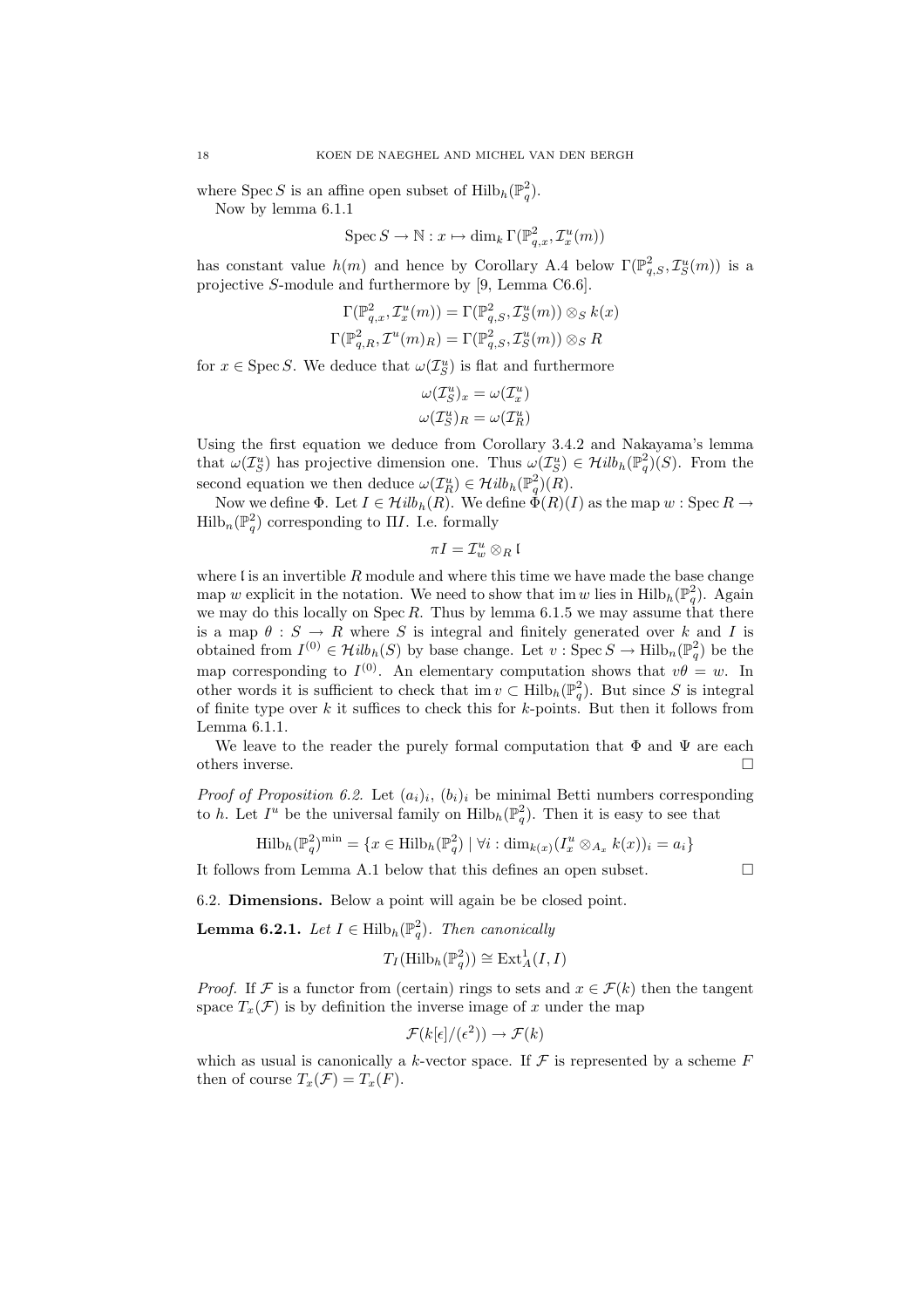The proposition follows from the fact that if  $I \in \mathcal{H}ilb_h(\mathbb{P}^2_q)(k)$  then the tangent space  $T_I(\mathcal{H}ilb_h(\mathbb{P}^2_q))$  is canonically identified with  $\text{Ext}^1_A(I,I)$  (see [9, Prop. E1.1]).  $\Box$ 

We now express  $\dim_k \text{Ext}^1_A(I,I)$  in terms of  $s_I(t)$ .

**Proposition 6.2.2.** Let  $I \in Hilb_h(\mathbb{P}^2)$  and assume  $I \neq A$ . Let  $s_I(t)$  be the Castelnuovo polynomial of I. Then we have

$$
\dim_k \operatorname{Ext}_A^1(I, I) = 1 + n + c
$$

where  $n$  is the invariant of  $I$  and  $c$  is the constant term of

(6.7) 
$$
(t^{-1} - t^{-2})s_I(t^{-1})s_I(t)
$$

In particular this dimension is independent of I.

**Corollary 6.2.3.** Hilb<sub>h</sub> $(\mathbb{P}_q^2)$  is smooth of dimension  $1 + n + c$  where c is as in the previous theorem.

*Proof.* This follows from the fact that the tangent spaces of  $\text{Hilb}_h(\mathbb{P}_q^2)$  have constant dimension  $1 + n + c$ .

Proof of Proposition 6.2.2. We start with the following observation.

$$
\sum_i (-1)^i h_{\underline{\operatorname{Ext}}^i_A(M,N)}(t) = h_M(t^{-1}) h_N(t) (1-t^{-1})^3
$$

for  $M, N \in \text{grmod}(A)$ . This follows from the fact that both sides a additive on short exact sequences, and they are equal for  $M = A(-i)$ ,  $N = A(-i)$ .

Applying this with  $M = N = I$  and using the fact that pd  $I = 1$ ,  $\underline{\text{Hom}}_A(I, I) = k$ we obtain that  $\dim_k \text{Ext}^1_A(I, I)$  is the constant term of

$$
1 - h(t^{-1})h(t)(1 - t^{-1})^3 = 1 - (1 - t^{-1})^3 \left(\frac{1}{(1 - t^{-1})^3} - \frac{s(t^{-1})}{1 - t^{-1}}\right) \left(\frac{1}{(1 - t)^3} - \frac{s(t)}{1 - t}\right)
$$

$$
= 1 - \frac{1}{(1 - t)^3} + \frac{s(t)}{1 - t} + \frac{t^{-2}s(t^{-1})}{1 - t} - t^{-2}(1 - t)s(t^{-1})s(t)
$$

(where we dropped the index  $T$ ). Introducing the known constant terms finishes the proof.  $\Box$ 

**Corollary 6.2.4.** Let  $\mathcal{I} \in \text{Hilb}_n(\mathbb{P}_q^2)$  and  $I = \omega \mathcal{I}$ . Then

(6.8) 
$$
\min(n+2, 2n) \leq \dim_k \operatorname{Ext}_A^1(I, I) \leq 2n
$$

with equality on the left if and only if  $h_I(t) = h_{\text{max}}(t)$  and equality on the right if and only if  $h_I(t) = h_{\min}(t)$  (see §1).

*Proof.* Since the case  $n = 0$  is obvious we assume below  $n \geq 1$ . We compute the constant term of (6.7). Put  $s(t) = s<sub>I</sub>(t) = \sum s<sub>i</sub>t<sup>i</sup>$ . Thus the sought constant term is the difference between the coefficient of t and the coefficient of  $t^2$  in  $s(t^{-1})s(t)$ . This difference is

$$
\sum_{j-i=1} s_i s_j - \sum_{j-i=2} s_i s_j
$$

which may be rewritten as

$$
\sum_{j} s_{j+1} s_j - \sum_{j} s_{j+2} s_j = \sum_{j} s_j s_{j-1} - \sum_{j} s_j s_{j-2} = \sum_{j} s_j (s_{j-1} - s_{j-2})
$$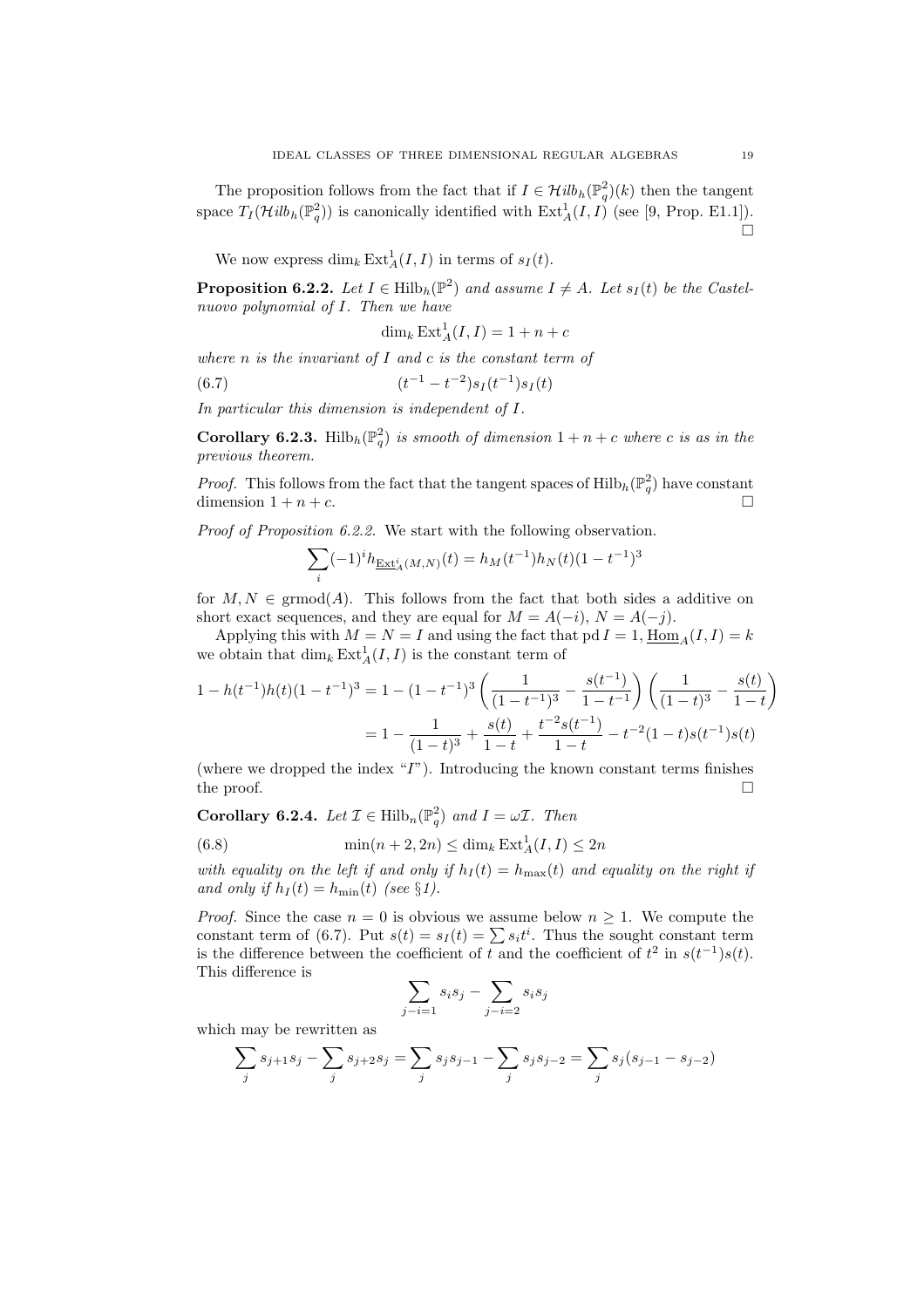Now we always have  $s_{j-1} - s_{j-2} \leq 1$  and  $s_{-1} - s_{-2} = 0$ . Thus

$$
\sum_{j} s_j (s_{j-1} - s_{j-2}) \le -1 + \sum_{j} s_j = n - 1
$$

which implies  $\dim_k \text{Ext}^1_A(I, I) \leq 2n$  by Proposition 6.2.2, and we will clearly have equality if and only if  $s_{j-1} - s_{j-2} = 1$  for  $j > 0$  and  $s_j \neq 0$ . This is equivalent to  $s(t)$  being of the form

$$
1 + 2t + 3t^2 + \dots + (u - 1)t^u + vt^{u+1}
$$

for some integers  $u > 0$  and  $v \ge 0$ . This in turn is equivalent with  $h_I(t)$  being equal to  $h_{\text{min}}(t)$ . This proves the upper bound of (6.8).

Now we prove the lower bound. Since  $s_I(t)$  is a Castelnuovo polynomial it has the form

$$
s(t) = 1 + 2t + 3t^{2} + \ldots + \sigma t^{\sigma - 1} + s_{\sigma}t^{\sigma} + s_{\sigma+1}t^{\sigma+1} + \ldots
$$

where

$$
\sigma \geq s_{\sigma} \geq s_{\sigma+1} \geq \ldots
$$

We obtain

$$
c = \sum_{j} s_j (s_{j+1} - s_{j+2})
$$
  
= -(1 + 2 + 3 + ... + (\sigma - 2)) +  $\sum_{j \ge \sigma - 2} s_j (s_{j+1} - s_{j+2})$ 

We denote the subsequence obtained by dropping the zeros from the sequence of non-negative integers  $(s_{j+1} - s_{j+2})_{j \ge \sigma - 2}$  by  $e_1, e_2, \ldots, e_r$ . Note that  $\sum_i e_i = \sigma$ . We get

$$
c \geq -(1+2+3+\ldots+(\sigma-2)) +(\sigma-\delta)e_1+(\sigma-e_1)e_2+\ldots+(\sigma-e_1-\ldots-e_{r-1})e_r
$$

where  $\delta = 1$  if  $s_{\sigma} < \sigma$  and 0 otherwise. Now we have that

$$
(\sigma - e_1 - \dots - e_{r-1})e_r = e_re_r \ge 1 + \dots + e_r
$$
  
\n
$$
(\sigma - e_1 - \dots - e_{r-2})e_{r-1} = (e_{r-1} + e_r)e_{r-1} \ge (1 + e_r) + \dots + (e_{r-1} + e_r)
$$
  
\n
$$
\vdots
$$
  
\n
$$
(\sigma - e_1)e_2 = (e_2 + \dots + e_r)e_2 \ge (1 + e_3 + \dots + e_r) + \dots + (e_2 + \dots + e_r)
$$
  
\n
$$
\sigma e_1 = (e_1 + \dots + e_r)e_1 \ge (1 + e_2 + \dots + e_r) + \dots + (e_1 + \dots + e_r)
$$

hence

$$
c \ge 2\sigma - 1 - \delta e_1
$$

Hence  $c \ge 0$  and  $c = 0$  if and only if  $\sigma = 1$ ,  $r = 1$  and  $\delta = 1$ , so if and only if  $s_I(t) = 1$ . In that case, the invariant n of I is 1. If  $n > 1$  then  $c \ge 1$  which proves the lower bound of (6.8) by Proposition 6.2.2. Clearly  $c = 1$  if and only if  $\sigma = 1$ and  $r = 1$ , which is equivalent with  $h_I(t)$  being equal to  $h_{\text{max}}(t)$ .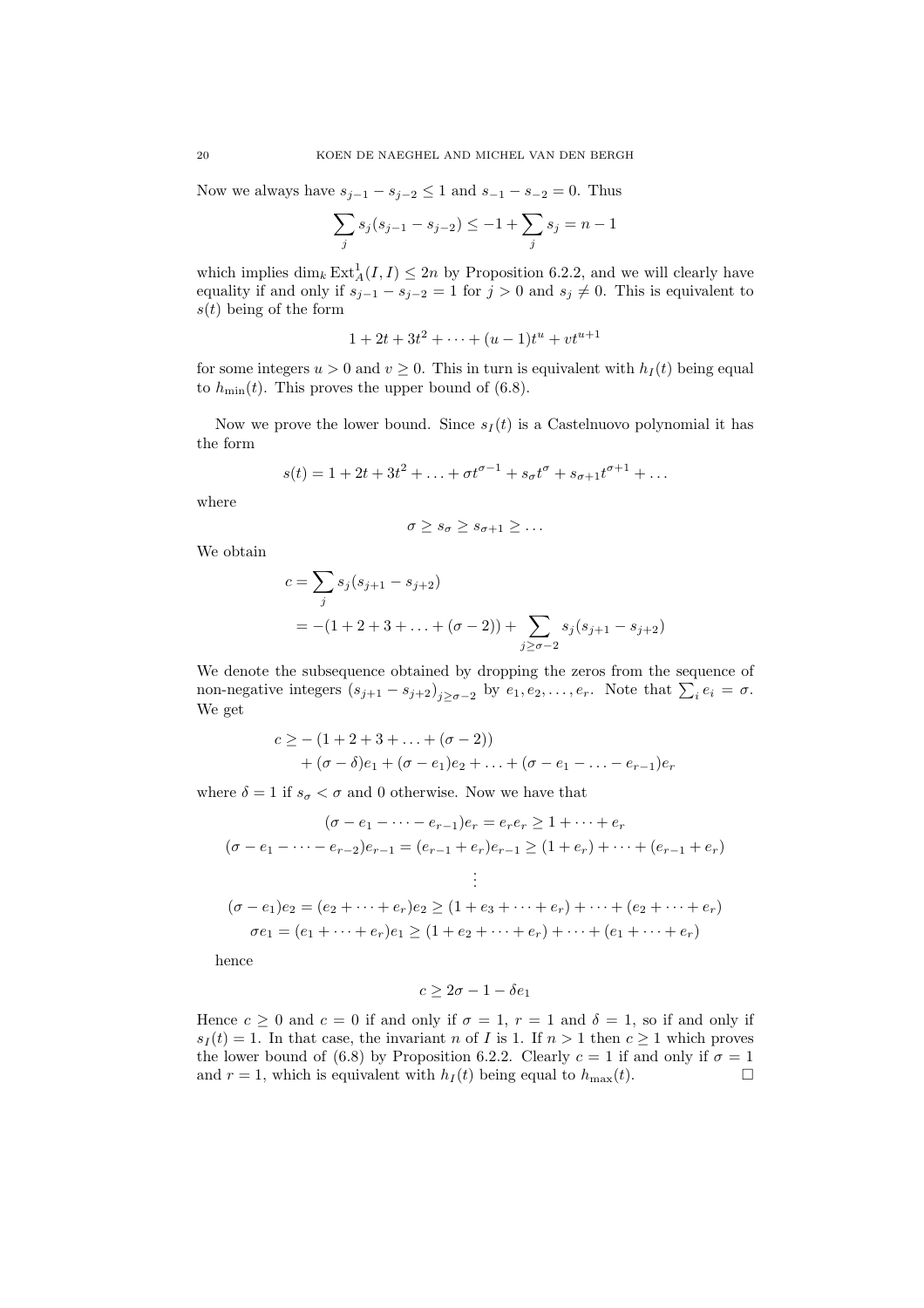*Remark* 6.2.5. The fact that  $\dim_k \text{Ext}^1_A(I, I) \leq 2n$  can be shown directly. Indeed from the formula

$$
\operatorname{Ext}^1_{\operatorname{Tails}(A)}(\mathcal{I},\mathcal{I}) \cong \lim_{\longrightarrow} \operatorname{Ext}^1_A(I_{\geq n},I)
$$

and from the fact that  $\text{Ext}_{A}^{1}(k, I) = 0$  we obtain an injection

$$
\mathrm{Ext}^1_A(I,I) \hookrightarrow \mathrm{Ext}^1_{\mathrm{Tails}(A)}(\mathcal{I},\mathcal{I})
$$

and the right hand side is the tangent space  $\mathcal I$  in the smooth variety  $\text{Hilb}_n(\mathbb{P}_q^2)$ which has dimension 2n.

6.3. Connectedness. In this section we prove

**Proposition 6.3.1.** Assume that h is an admissible Hilbert polynomial. Then any two points in  $\mathrm{Hilb}_h(\mathbb{P}^2_q)$  can be connected using an open subset of an affine line.

*Proof.* Let  $I, J \in \text{Hilb}_h(\mathbb{P}_q^2)$ . Then  $I, J$  have resolutions

$$
0 \to \bigoplus_i A(-i)^{b_i} \to \bigoplus_i A(-i)^{a_i} \to I \to 0
$$
  

$$
0 \to \bigoplus_i A(-i)^{d_i} \to \bigoplus_i A(-i)^{c_i} \to J \to 0
$$

where  $a_i - b_i = c_i - d_i$ . Adding terms of the form  $A(-j) \stackrel{\text{id}}{\longrightarrow} A(-j)$  we may change these resolutions to have the following form

$$
0 \to \bigoplus_i A(-i)^{f_i} \xrightarrow{M} \bigoplus_i A(-i)^{e_i} \to I \to 0
$$
  

$$
0 \to \bigoplus_i A(-i)^{f_i} \xrightarrow{N} \bigoplus_i A(-i)^{e_i} \to J \to 0
$$

for matrices  $M, N \in H = \text{Hom}_A(\bigoplus_i A(-i)^{e_i}, \bigoplus_i A(-i)^{f_i})$ . Let  $L \subset H$  be the line through  $M$  and  $N$ . Then by Lemma 6.1.4 an open set of  $L$  defines points in  $\text{Hilb}_h(\mathbb{P}_q^2)$ . This finishes the proof.

Appendix A. Upper semi-continuity for non-commutative Proj

In this section we discuss some results which are definitely at least implicit in [9] but for which the authors have been unable to find a convenient reference. The methods are quite routine. We refer to [9, 26] for more details.

Below R will be a noetherian commutative ring and  $A = R + A_1 + A_2 + \cdots$  is a noetherian connected graded R-algebra.

**Lemma A.1.** Let  $M \in \mathrm{grmod}(A)$  be flat over R and  $n \in \mathbb{Z}$ . Then the function

$$
\operatorname{Spec} R \to \mathbb{Z}: x \mapsto \dim_k \operatorname{Tor}_i^{A_{k(x)}}(M_{k(x)}, k(x))_n
$$

is upper semi-continuous.

*Proof.* Because of flatness we have  $\text{Tor}_i^{A_{k(x)}}(M_{k(x)}, k(x)) = \text{Tor}_i^A(M, k(x))$ . Let  $F \rightarrow M \rightarrow 0$  be a graded resolution of M consisting of free A-modules of finite rank. Then  $\text{Tor}_i^A(M, k(x))_n$  is the homology of  $(F)_{n} \otimes_A k(x)$ . Since  $(F)_{n}$  is a complex of free  $R$ -modules, the result follows in the usual way.  $\Box$ 

Now we write  $X = \text{Proj } A$  and we use the associated notations as outlined in §3.1. In addition we will assume that A satisfies the following conditions.

(1) A satisfies  $\chi$  [8].

(2)  $\Gamma(X, -)$  has finite cohomological dimension.

Under these hypotheses we prove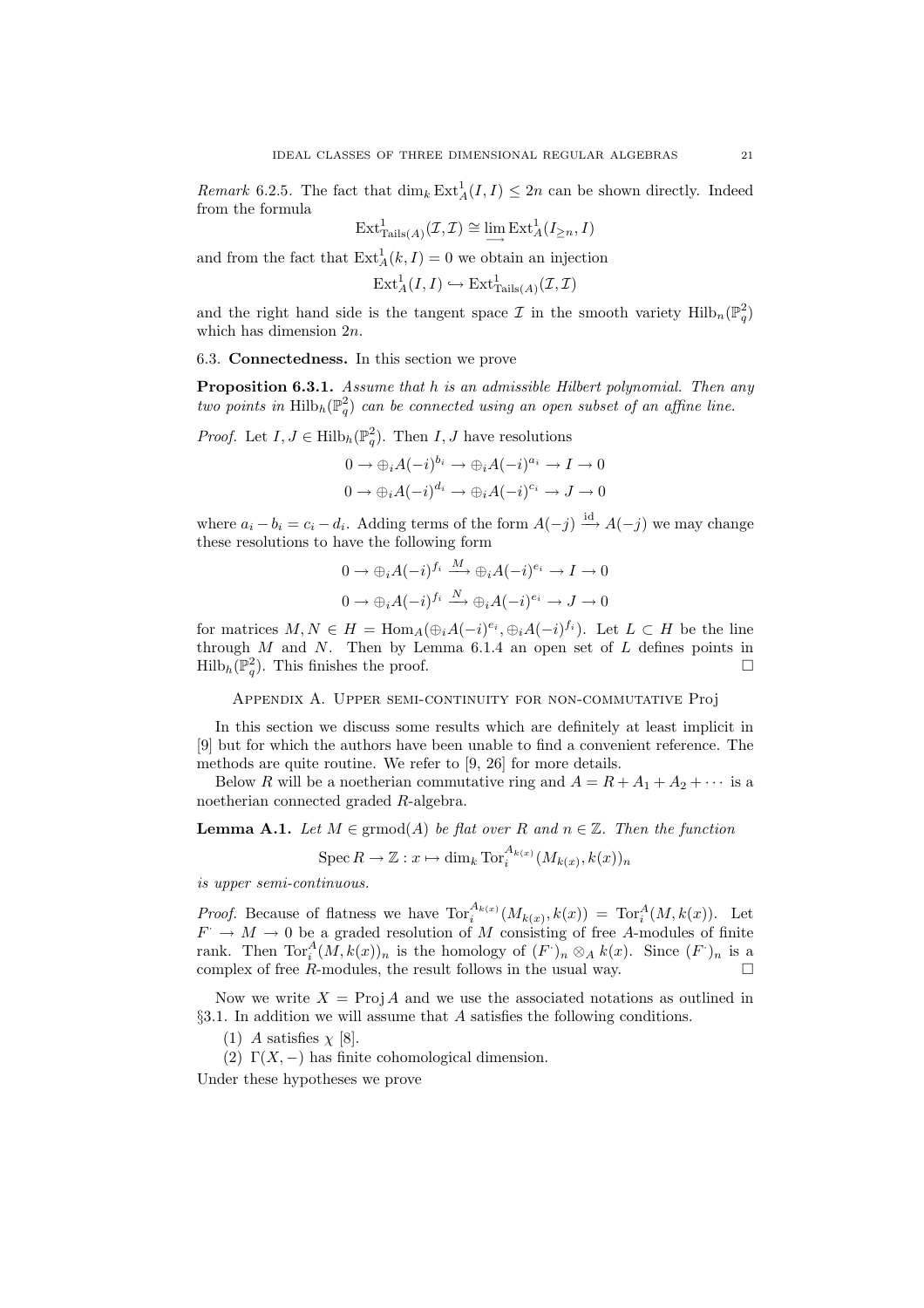**Proposition A.2.** Let  $\mathcal{G} \in \text{coh}(X)$  be flat over R and let  $\mathcal{F} \in \text{coh}(X)$  be arbitrary. Then there is a complex  $L^{\cdot}$  of finitely generated projective R-modules such that for any  $M \in Mod(R)$  and for any  $i \geq 0$  we have

$$
\text{Ext}^i(\mathcal{F}, \mathcal{G} \otimes_R M) = H^i(L^{\cdot} \otimes_R M)
$$

Proof.

Step 1. We first claim that there is an N such that for  $n \geq N$  one has that  $\Gamma(X, \mathcal{G}(n))$  is a projective R-module,  $\Gamma(X, \mathcal{G}(n) \otimes_R M) = \Gamma(X, \mathcal{G}(n)) \otimes_R M$  and  $R^{i}\Gamma(X,\mathcal{G}(n)\otimes_{R}M)=0$  for  $i>0$  and all M. We start with the last part of this claim. We select N is such a way that  $R^i\Gamma(X, \mathcal{G}(n)) = 0$  for  $i > 0$  and  $n \geq N$ . Using the fact that  $\Gamma(X, -)$  has finite cohomological dimension and degree shifting in M we deduce that indeed  $R^i\Gamma(X, \mathcal{G}(n) \otimes_R M) = 0$  for  $i > 0$  and all M. Thus  $\Gamma(X, \mathcal{G}(n) \otimes_R -)$  is an exact functor. Applying this functor to a projective presentation of M yields  $\Gamma(X, \mathcal{G}(n) \otimes_R M) = \Gamma(X, \mathcal{G}(n)) \otimes_R M$ . Since  $\Gamma(X, \mathcal{G}(n) \otimes_R M)$ −) is left exact and  $\Gamma(X, \mathcal{G}(n))$  ⊗ − is right exact this implies that  $\Gamma(X, \mathcal{G}(n))$  is flat. Finally since A satisfies  $\chi$  and R is noetherian  $\Gamma(X, \mathcal{G}(n))$  is finitely presented and hence projective.

**Step 2.** Now let N be as in the previous step and take a resolution  $\mathcal{P} \to \mathcal{F} \to 0$ where the  $\mathcal{P}_i$  are finite direct sums of objects  $\mathcal{O}(-n)$  with  $n \geq N$ .

Then  $\mathrm{Ext}^i(\mathcal{F}, \mathcal{G} \otimes_R M)$  is the homology of

$$
\operatorname{Hom}(\mathcal{P}^{\cdot},\mathcal{G}\otimes_{R}M))=\operatorname{Hom}(\mathcal{P}^{\cdot},\mathcal{G})\otimes_{R}M
$$

where the equality follows from Step 1. We put  $L^{\cdot} = \text{Hom}(\mathcal{P}^{\cdot}, \mathcal{G})$  which is term wise projective, also by Step 1. This finishes the proof.  $\Box$ 

For a point  $x \in \operatorname{Spec} R$  we denote the base change functor  $-\otimes_R k(x)$  by  $(-)_x$ . We also put  $X_x = \text{Proj } A_x$ .

**Corollary A.3.** If  $\mathcal G$  is as in the previous proposition then the function

$$
\operatorname{Spec} R \to \mathbb{N} : x \mapsto \dim_{k(x)} R\Gamma^{i}(X_{x}, \mathcal{G}_{x})
$$

is upper semi-continuous.

Proof. By [9, Lemma C6.6]

$$
R\Gamma^{i}(X_{x}, \mathcal{G}_{x}) = R\Gamma^{i}(X, \mathcal{G} \otimes_{R} k(x))
$$

This implies

 $(A.1)$ 

$$
R\Gamma^i(X_x,\mathcal{G}_x)=H^i(L^{\cdot}\otimes_Rk(x))
$$

The fact that the dimension of the right hand side of  $(A.1)$  is upper semi-continuous is an elementary fact from linear algebra.

**Corollary A.4.** Assume that  $\mathcal{G}$  is as in the previous proposition and assume that R is a domain. Assume furthermore that the function

 $\operatorname{Spec} R \to \mathbb{N} : x \mapsto \dim_{k(x)} R\Gamma^{i}(X_{x}, \mathcal{G}_{x})$ 

is constant. Then  $R\Gamma^{i}(X,\mathcal{G})$  is projective over R and in addition for any  $M \in$  $Mod(R)$  the natural map

$$
R\Gamma^i(X,\mathcal{G})\otimes_R M\to R\Gamma^i(X,\mathcal{G}\otimes_R M)
$$

is an isomorphism for all  $x \in \text{Spec } R$ .

*Proof.* This is proved as [26, Corollary 12.9].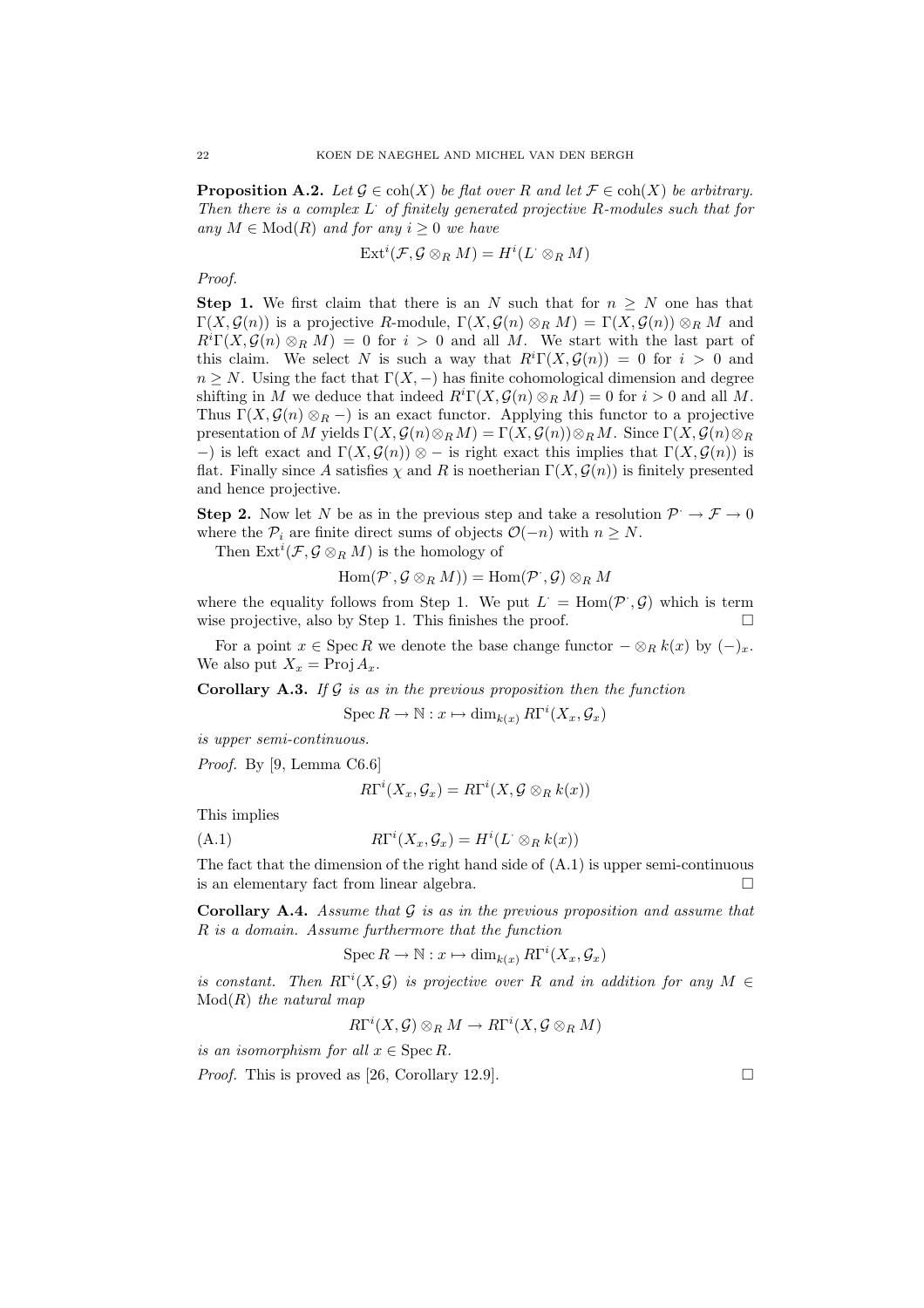#### Appendix B. Hilbert series up to invariant 6

Let I be a normalized rank one torsion free graded A-module of projective dimension one over a quantum polynomial ring with invariant  $n$ . According to Theorem A the Hilbert series of I has the form  $h_I(t) = 1/(1-t)^3 - s_I(t)/(1-t)$  where  $s_I(t)$ is a Castelnuovo polynomial of weight n. For the cases  $n \leq 6$  we list the possible Hilbert series for I, the corresponding Castelnuovo polynomial, the dimension of the stratum (given by  $\dim_k \text{Ext}^1_A(I,I))$  and the possible minimal resolutions of I.

| $n=0$ | $h_I(t) = 1 + 3t + 6t^2 + 10t^3 + 15t^4 + 21t^5 + \dots$                                                                                                                        |
|-------|---------------------------------------------------------------------------------------------------------------------------------------------------------------------------------|
|       | $s_I(t) = 0$                                                                                                                                                                    |
|       | $\dim_k \operatorname{Ext}^1(I,I) = 0$                                                                                                                                          |
|       |                                                                                                                                                                                 |
| $n=1$ | $0 \rightarrow A \rightarrow I \rightarrow 0$<br>$h_I(t) = 2t + 5t^2 + 9t^3 + 14t^4 + 20t^5 + 27t^6 + $                                                                         |
|       | $s_I(t) = 1$                                                                                                                                                                    |
|       | $\dim_k \operatorname{Ext}^1(I,I) = 2$                                                                                                                                          |
|       |                                                                                                                                                                                 |
|       | 0 → A(-2) → A(-1) <sup>2</sup> → I → 0<br>$h_I(t) = t + 4t^2 + 8t^3 + 13t^4 + 19t^5 + 26t^6 + $                                                                                 |
| $n=2$ |                                                                                                                                                                                 |
|       | $s_I(t) = 1 + t$                                                                                                                                                                |
|       | $\dim_k \operatorname{Ext}^1(I,I) = 4$                                                                                                                                          |
|       |                                                                                                                                                                                 |
| $n=3$ | $0 \to A(-3) \to A(-1) \oplus A(-2) \to I \to 0$<br>$h_I(t) = 3t^2 + 7t^3 + 12t^4 + 18t^5 + 25t^6 + \dots$                                                                      |
|       | $s_I(t) = 1 + 2t$                                                                                                                                                               |
|       | $\dim_k \operatorname{Ext}^1(I,I)=6$                                                                                                                                            |
|       |                                                                                                                                                                                 |
|       | $0 \to A(-3)^2 \to A(-2)^3 \to I \to 0$<br>$h_I(t) = t + 3t^2 + 7t^3 + 12t^4 + 18t^5 + 25t^6 + \dots$                                                                           |
|       | $s_I(t) = 1 + t + t^2$                                                                                                                                                          |
|       | $\dim_k \operatorname{Ext}^1(I,I) = 5$                                                                                                                                          |
|       |                                                                                                                                                                                 |
| $n=4$ | 0 → A(-4) → A(-1) ⊕ A(-3) → I → 0<br>$h_I(t) = 2t^2 + 6t^3 + 11t^4 + 17t^5 + 24t^6 + $                                                                                          |
|       | $s_I(t) = 1 + 2t + t^2$                                                                                                                                                         |
|       | $\dim_k \operatorname{Ext}^1(I,I) = 8$                                                                                                                                          |
|       | $0 \rightarrow A(-4) \rightarrow A(-2)^2 \rightarrow I \rightarrow 0$                                                                                                           |
|       |                                                                                                                                                                                 |
|       | $0 \to A(-3) \oplus A(-4) \to A(-2)^2 \oplus A(-3) \to I \to 0$<br>$h_I(t) = t + 3t^2 + 6t^3 + 11t^4 + 17t^5 + 24t^6 + \dots$                                                   |
|       | $s_I(t) = 1 + t + t^2 + t^3$                                                                                                                                                    |
|       |                                                                                                                                                                                 |
|       | $\dim_k \operatorname{Ext}^1(I,I) = 6$                                                                                                                                          |
|       | $0 \to A(-5) \to A(-1) \oplus A(-4) \to I \to 0$<br>$h_I(t) = t^2 + 5t^3 + 10t^4 + 16t^5 + 23t^6 + \dots$                                                                       |
| $n=5$ |                                                                                                                                                                                 |
|       | $s_I(t) = 1 + 2t + 2t^2$                                                                                                                                                        |
|       | $\dim_k \text{Ext}^1_A(I,I) = 10$                                                                                                                                               |
|       | $0 \to A(-4)^2 \to A(-2) \oplus A(-3)^2 \to I \to 0$<br>$h_I(t) = 2t^2 + 5t^3 + 10t^4 + 16t^5 + 23t^6 + \dots$                                                                  |
|       |                                                                                                                                                                                 |
|       | $s_I(t) = 1 + 2t + t^2 + t^3$                                                                                                                                                   |
|       | $\dim_k \operatorname{Ext}_A^1(I,I) = 8$                                                                                                                                        |
|       | 0 → A(-3) ⊕ A(-5) → A(-2) <sup>2</sup> ⊕ A(-4) → I → 0<br>h <sub>I</sub> (t) = t + 3t <sup>2</sup> + 6t <sup>3</sup> + 10t <sup>4</sup> + 16t <sup>5</sup> + 23t <sup>6</sup> + |
|       |                                                                                                                                                                                 |
|       | $s_I(t) = 1 + t + t^2 + t^3 + t^4$                                                                                                                                              |
|       | $\dim_k \operatorname{Ext}_A^1(I,I) = 7$                                                                                                                                        |
|       | $0 \rightarrow A(-6) \rightarrow A(-1) \oplus A(-5) \rightarrow I \rightarrow 0$                                                                                                |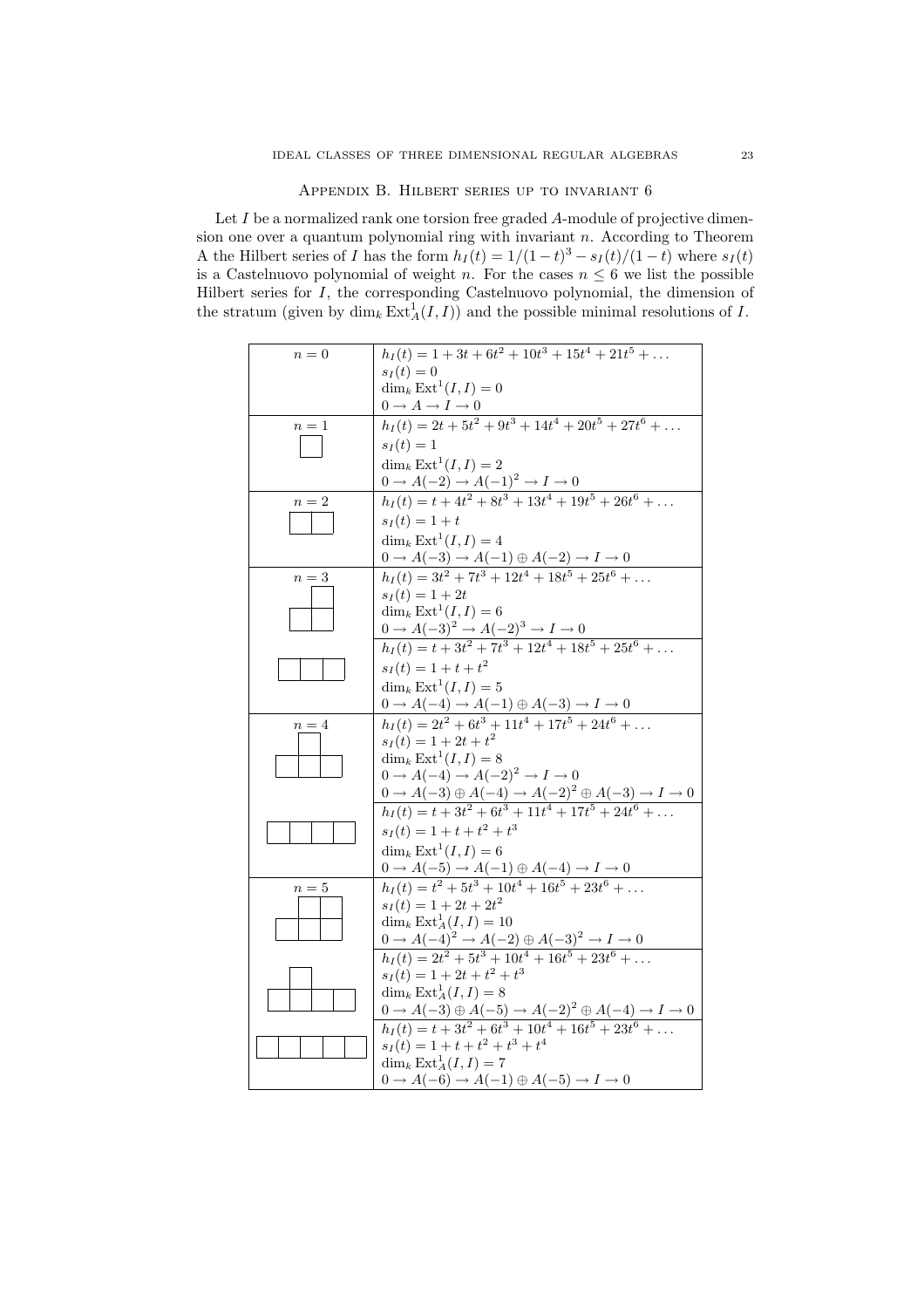

#### **REFERENCES**

- [1] K. Ajitabh, Modules over elliptic algebras and quantum planes, Proc. London Math. Soc. (3) 72 (1996), no. 3, 567–587.
- [2] G. E. Andrews, The theory of partitions, Cambridge Mathematical Library, Cambridge University Press, Cambridge, 1998, Reprint of the 1976 original.
- [3] M. Artin, L. W. Small, and J. J. Zhang, *Generic flatness for strongly Noetherian algebras*, J. Algebra 221 (1999), no. 2, 579–610.
- [4] M. Artin and W. Schelter, *Graded algebras of global dimension 3*, Adv. in Math. **66** (1987), 171–216.
- [5] M. Artin, J. Tate, and M. Van den Bergh, Some algebras associated to automorphisms of elliptic curves, The Grothendieck Festschrift, vol. 1, Birkhäuser, 1990, pp. 33–85.
- [6]  $\frac{1}{100}$ , Modules over regular algebras of dimension 3, Invent. Math. 106 (1991), 335–388.
- [7] M. Artin and M. Van den Bergh, Twisted homogeneous coordinate rings, J. Algebra 133 (1990), 249–271.
- [8] M. Artin and J. J. Zhang, Noncommutative projective schemes, Adv. in Math. 109 (1994), no. 2, 228–287.
- $\_,$  Abstract Hilbert schemes, Algebr. Represent. Theory 4 (2001), no. 4, 305-394.
- [10] Y. Berest and G. Wilson, Ideal classes of the Weyl algebra and noncommutative projective geometry (with and appendix by Michel Van den Bergh), Int. Math. Res. Not. (2002), no. 26, 1347–1396.
- [11] A. Bondal and A. Polishchuk, *Homological properties of associative algebras: the method of* helices, Russian Acad. Sci. Izv. Math 42 (1994), 219–260.
- [12] J. Brun and A. Hirschowitz, Le problème de Brill-Noether pour les idéaux de  $\mathbb{P}^2$ , Ann. Sci. Ec. Norm. Super., IV, 20 (1987), 171–200.
- [13] C. Ciliberto, A. V. Geramita and F. Orecchia, Remarks on a theorem of Hilbert-Burch, Bollettino U.M.I. (7) 2-B (1988), 463–483.
- [14] M. A. Coppo, Familles maximales de systemes de points surabondants dans le plan projectif, Math. Ann., 291 (1991), 725–735.
- [15] M. A. Coppo and C. Walter, Composante centrale du lieu de Brill-Noether de Hilb<sup>2</sup>( $\mathbb{P}^2$ ), Lect. Notes Pure Appl. Math., 200 (1998), 341–349.
- [16] E. D. Davis, 0-dimensional subschemes of  $\mathbb{P}^2$ : new applications of Castelnuovo's function, An. Univ. Ferrara, 32 (1986), 93–107.
- [17] K. De Naeghel and M. Van den Bergh, Ideal classes of three dimensional Sklyanin algebras, J. of Algebra 276 (2004), no. 2, 515–551.
- [18]  $\_\_\_\_$ , On incidence between strata of the Hilbert scheme of points on  $\mathbb{P}^2$ , in preparation.